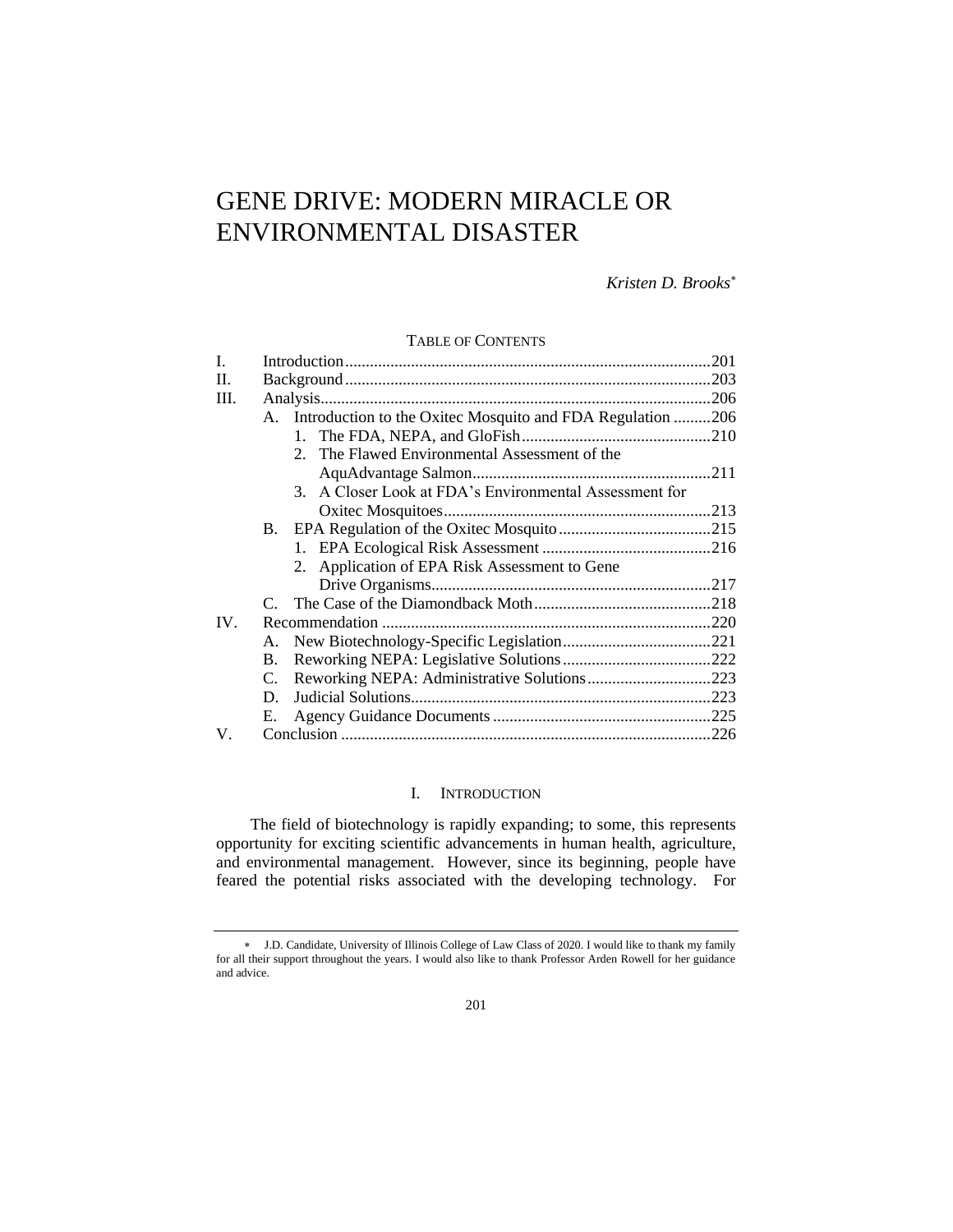example, one early biotechnology case, *Foundation on Economic Trends v. Heckler,* decided by the Court of Appeals for the District of Columbia in 1985, centered around the potential environmental risks of genetically engineered organisms.<sup>1</sup> In this case, plaintiff environmental groups challenged the release of genetically engineered bacteria into the environment, claiming that the National Institutes of Health (NIH) failed to perform an adequate environmental risk assessment.<sup>2</sup>

Though the plaintiffs in the above case would argue the environmental constraints on biotechnology are insufficient to counter the serious risks involved, other commentators would claim the opposite.<sup>3</sup> A recent study conducted by the Pew Research Center found the general public is similarly conflicted as to their views of the proper use of biotechnology.<sup>4</sup> The study found that fifty-seven percent of those surveyed approved of genetically engineering animals to provide organs for human transplant, but only twenty-one percent approved of genetically engineering animals for entertainment purposes, such as the GloFish.<sup>5</sup> The study also found seventy percent of persons approved of genetically engineering mosquitoes as a means to control disease vectors, a surprising amount considering the negative response from Florida residents following the British company, Oxitec's, proposal to release its "friendly mosquitoes" in the Florida Keys.<sup>6</sup> The Pew Research Center cited two major concerns behind the public's negative response to biotechnology: a general fear of tampering with nature and concern regarding the potential environmental impacts.<sup>7</sup>

The concerns of the public may not be unfounded: biotechnology is a relatively new field, and its consequences are not yet well known.<sup>8</sup> For that reason, it is important for the U.S. government to have a strong and consistent method for regulating new technologies, which balances the public health and environmental concerns with the need to promote innovation in the field.

This Note seeks to demonstrate the inconsistent nature of the existing legal framework that regulates genetically engineered animals in the United States, as well as establish that the best way to overcome these challenges is to modify the

<sup>1.</sup> Found. of Econ. Trends v. Heckler, 756 F.2d 143, 145 (1985); Elie Gendloff, *Stauber v. Shalala: Are Environmental Challenges to Biotechnology Too Difficult?*, 4 WIS. ENV. L.J. 41, 55 (1997).

<sup>2.</sup> Heckler, 756 F.2d at 145–46.

<sup>3</sup>*. See, e.g.*, Gendloff, *supra* note 1 (discussing the view that environmental constraints hinder the development of new biotechnology).

<sup>4.</sup> Cary Funk & Meg Hefferon, *Most Americans Accept Genetic Engineering of Animals That Benefits Human Health, but Many Oppose Other Uses,* PEW RES. CTR. (Aug. 16, 2018), http://www.pewresearch.org/ science/2018/08/16/most-americans-accept-genetic-engineering-of-animals-that-benefits-human-health-butmany-oppose-other-uses/.

<sup>5</sup>*. Id.*

<sup>6</sup>*. Id.*; Lisa Palmer, *Genetically Modified Mosquito Sparks a Controversy in Florida,* YALE ENV'T 360 (June 4, 2015), https://e360.yale.edu/features/genetically\_modified\_mosquito\_sparks\_a\_controversy\_in\_ florida.

<sup>7.</sup> Funk & Hefferon, *supra* note 4.

<sup>8</sup>*. See, e.g.*, THE NATIONAL ACADEMIES OF SCIENCES, ENGINEERING, AND MEDICINE, GENE DRIVES ON THE HORIZON: ADVANCING SCIENCE, NAVIGATING UNCERTAINTY, AND ALIGNING RESEARCH WITH PUBLIC VALUES 73 (2016) [hereinafter GENE DRIVES] (discussing uncertainties involved with genetically engineering animals).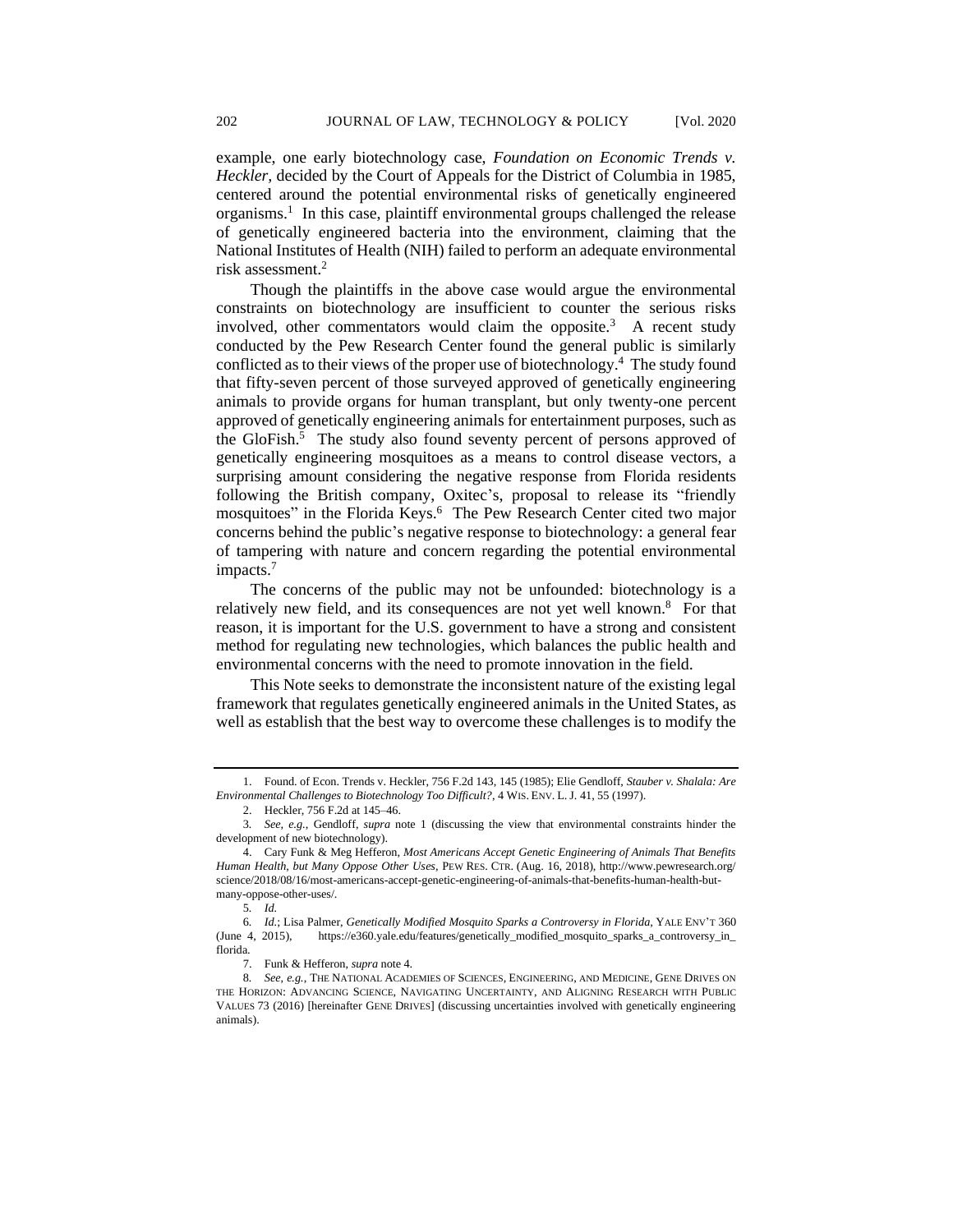existing law governing the regulation of genetically engineered animals. The Note will begin with a background of the recent boom in the biotechnology industry which gave rise to the Coordinated Framework for the Regulation of Biotechnology, and it will include a description of engineered gene drive technology—one of the more recent developments in genetic engineering. In the Analysis, this Note will show how gene drive technology fits imperfectly into the old regulatory framework through case studies. The Analysis will also describe how the different regulatory agencies handle similar gene drive-like organisms inconsistently, and the inherent danger of this approach considering upcoming developments in the field. Finally, the Recommendation will outline actions that Congress, the courts, and agencies should take to avoid the serious pitfalls currently risked under the Coordinated Framework.

## II. BACKGROUND

The 1980s could easily be called the golden age of biotechnology, and surely the beginning of the field as we know it today.<sup>9</sup> In 1980, the Supreme Court decided a genetic organism could be afforded patent protection in the seminal case of *Diamond v. Chakrabarty*. 10 The expansion of the biotechnology field following this case was incredible. In 1981, the first gene-synthesizing machines and the first genetically engineered plant were created, and PCR—a process for repeated replication of genes and gene fragments—was invented shortly after, in  $1983$ <sup>11</sup>

The law, however, failed to advance as rapidly as the emerging scientific industry. The new biotechnology did not fit cleanly into any existing statutory constructs, and there was general confusion regarding how these technologies ought to be regulated.<sup>12</sup> Prior to the adoption of the Coordinated Framework, the NIH was responsible for regulating biotechnological research, an arrangement which was problematic in many respects.<sup>13</sup> The NIH simply lacked the power to provide the type of regulation necessary for these technologies: it was unable to reach institutions which were not funded by NIH grants, could not impose any sanctions beyond rescinding those grants, and the regulations it did enforce were in themselves inadequate.<sup>14</sup>

In 1984, the federal government recognized the serious human and environmental health risks posed by biotechnologies and acknowledged the need for more firm regulation in this area.<sup>15</sup> The Senate then held a hearing on the

<sup>9</sup>*. See* Brian Colwell, *Biotechnology Timeline: Humans Have Manipulated Genes Since the 'Dawn of Civilization,'* GENETIC LITERACY PROJECT (July 18, 2017), https://geneticliteracyproject.org/2017/07/18/ biotechnology-timeline-humans-manipulating-genes-since-dawn-civilization/ (showing a comprehensive timeline of important biotechnology advancements and discoveries dating back to 7,000 BCE).

<sup>10.</sup> Diamond v. Chakrabarty, 447 U.S. 303, 318 (1980).

<sup>11.</sup> Colwell, *supra* note 9.

<sup>12</sup>*. See* David L. Stepp, *The History of FDA Regulation of Biotechnology in The Twentieth Century*, FOOD & DRUG L. 1, 48–52 (1999) (discussing regulation of biotechnology prior to the introduction of the Coordinated framework, including the many pitfalls and uncertainties that existed).

<sup>13</sup>*. Id.* at 49.

<sup>14</sup>*. Id.* at 50–51.

<sup>15</sup>*. Id*. at 56.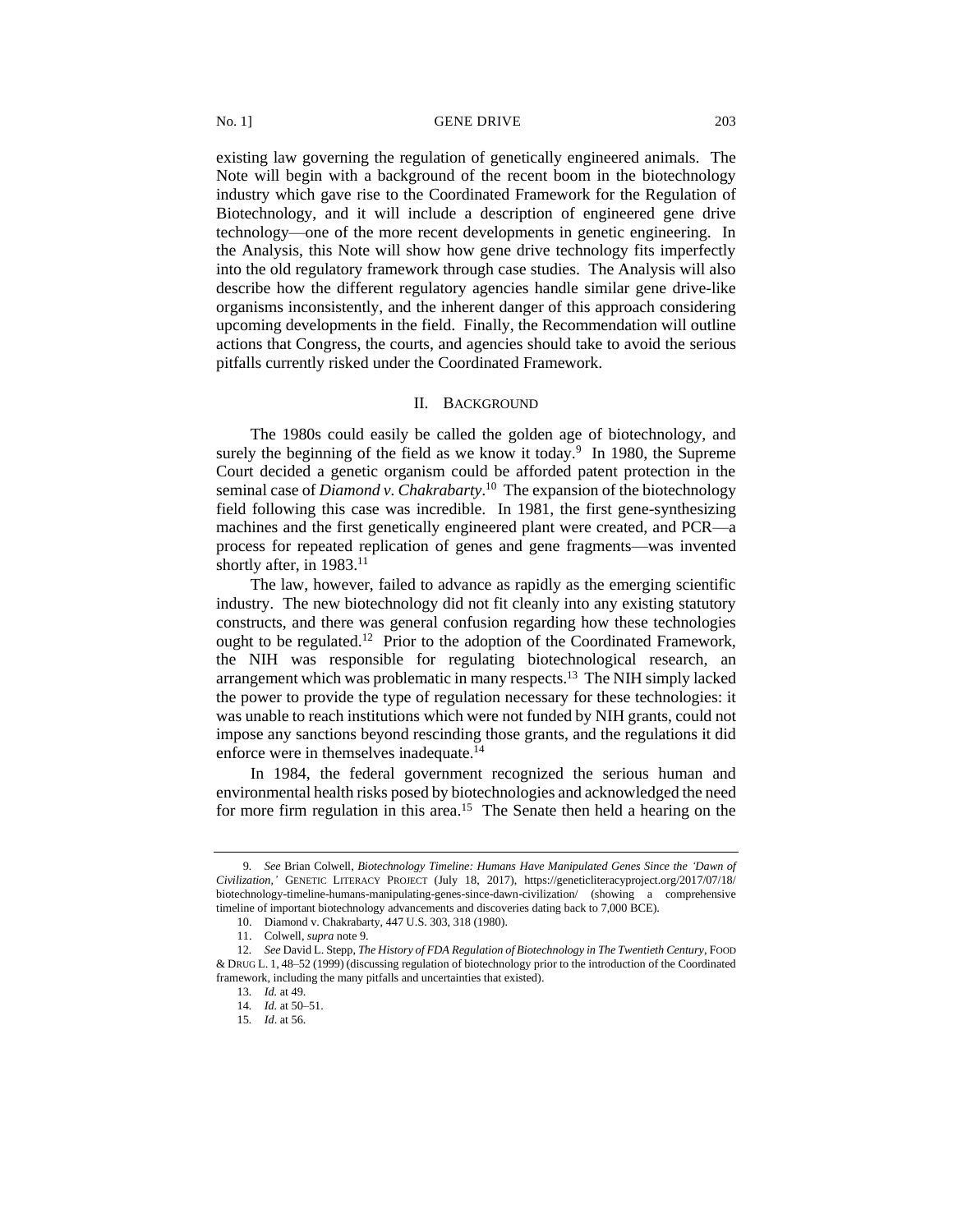potential consequences of genetic engineering, and it ultimately decided that existing statutes, although they required clarification as to how they apply to the new technologies, were sufficient and no new legislation was necessary.<sup>16</sup>

The Coordinated Framework for the Regulation of Biotechnology was published in 1986.<sup>17</sup> Rather than create new laws or regulatory bodies, this framework merely reiterates that existing laws are considered adequate and identifies the Environmental Protection Agency (EPA), Food and Drug Administration (FDA), and U.S. Department of Agriculture/Animal and Plant Health Inspection Service (USDA/APHIS) as the leading regulatory agencies for biotechnology.<sup>18</sup> The duties of regulation are split between the three agencies based on the particular use of a biotechnology product—the EPA regulates products with pesticide properties under the Federal Insecticide, Fungicide, and Rodenticide Act (FIFRA), the FDA regulates genetically engineered animals as "new animal drugs" under the Federal Food, Drug, and Cosmetic Act (FDCA), and the USDA/APHIS regulates plant pests under the Plant Protection Act (PPA).<sup>19</sup>

Since 1986, the biotechnology field has shown no sign of slowing down, and new innovations are placing a strain upon the old laws that continue to be tortuously adapted to fit the changing landscape.<sup>20</sup> Jump forward to 2012, when scientists discovered the revolutionary gene-editing tool CRISPR.<sup>21</sup> CRISPR is notably unique for its remarkable precision and diverse application.<sup>22</sup> The technology can locate a particular target gene, cut that gene at precise locations, and simultaneously insert a new genetic sequence at the site far more efficiently and reliably than any previously existing technique.<sup>23</sup> Additionally, CRISPR's flexibility allows scientists to edit nearly any gene across a wide range of species, resulting in essentially boundless possibilities.<sup>24</sup>

One rising application of CRISPR Genome Editing is the creation of gene drive organisms.<sup>25</sup> A gene drive is a naturally occurring phenomenon in which a particular genetic allele (one version of the specified gene) does not follow the traditional pattern of Mendelian genetics.<sup>26</sup> That is, while the typical allele has a fifty percent chance of being inherited by each offspring, the chance of

<sup>16.</sup> NAT'L RES. COUNCIL COMM. ON SCI. EVALUATION OF THE INTRODUCTION OF GENETICALLY MODIFIED MICROORGANISMS & PLANTS INTO THE ENV'T, FIELD TESTING GENETICALLY MODIFIED ORGANISMS: FRAMEWORK FOR DECISIONS 137 (Nat'l Academies Press 1989).

<sup>17</sup>*. Id.* at 138.

<sup>18</sup>*. Id*.

<sup>19.</sup> EXEC.OFFICE OF THE PRESIDENT, MODERNIZING THE REGULATORY SYSTEM FOR BIOTECHNOLOGY PRODUCTS: FINAL VERSION OF THE 2017 UPDATE TO THE COORDINATED FRAMEWORK FOR THE REGULATION OF BIOTECHNOLOGY 9 (Jan. 4, 2017) [hereinafter 2017 UPDATE], https://obamawhitehouse.archives.gov/sites/ default/files/microsites/ostp/2017\_coordinated\_framework\_update.pdf.

<sup>20</sup>*. See, e.g.*, *id.* (detailing the 2017 update to the Coordinated Framework, which is more a clarification of the regulatory agencies preexisting roles rather than a substantial legal update).

<sup>21.</sup> Mark Shwartz, *Target, Delete, Repair: CRISPR is a Revolutionary Gene-Editing Tool, But It's Not Without Risk,* STANFORD MED. (2018).

<sup>22</sup>*. FAQs*, WYSS INST., https://wyss.harvard.edu/faqs-gene-drives/ (last visited Mar. 13, 2020).

<sup>23</sup>*. Id.*

<sup>24</sup>*. Id.*

<sup>25</sup>*. Id.*

<sup>26</sup>*. Id.*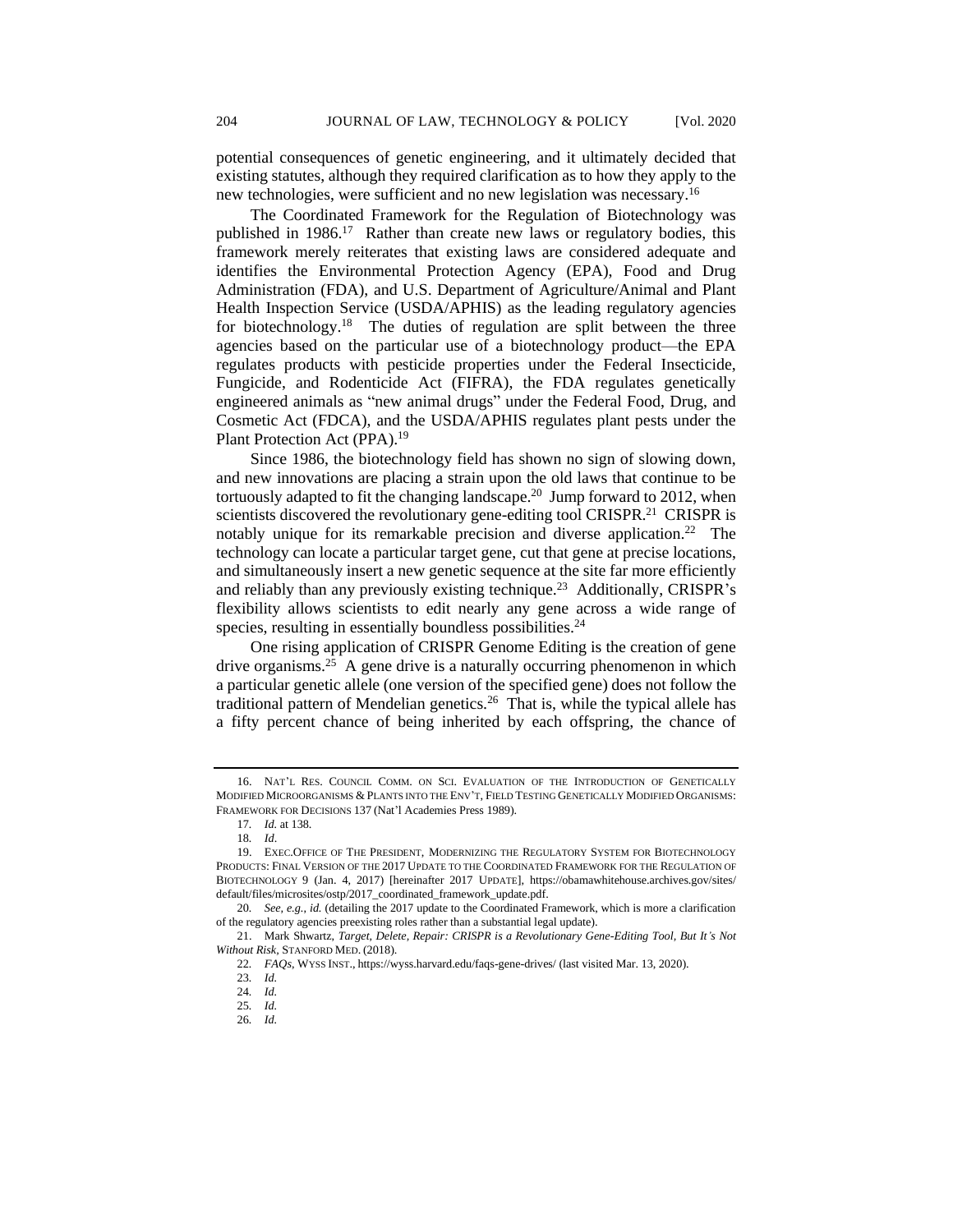inheriting a gene drive allele is significantly higher.<sup>27</sup> Also unique is the fact that gene drive alleles continue to be prevalent within a population even if they do not provide any selective advantage, whereas a traditionally inherited gene that is neutral or competitively disadvantageous would decrease in prevalence or disappear completely from the population.<sup>28</sup> With CRISPR, scientists are now able to take advantage of these "selfish genes" by inserting a desired sequence into the gene, resulting in rapid, reliable dissemination of the genotype within the population. $29$ 

There are several uses for engineered gene drives.<sup>30</sup> Synthesized gene elements could be driven into agricultural pest populations to make them more benign or less abundant.<sup>31</sup> Protective genes could be driven into endangered species, conveying resistance to biological or chemical stressors.<sup>32</sup> Gene drives could even be used to eradicate invasive species or devastating disease vectors.<sup>33</sup>

Although the potential for human and environmental benefit is great, so are the risks involved. Gene drives carry similar risks as some bio-controls already in production today, such as the Oxitec mosquito. Since these are living, free roaming organisms that are designed to be released into the wild, there is significant potential for damage, the possibilities of which have not been well studied and are not understood.<sup>34</sup> For example, gene drives and bio-controls designed for population suppression, such as would be used to decrease or entirely eradicate disease-causing pests, could unintentionally upset the ecosystem balance.<sup>35</sup>

However, due to the unique nature of gene drive organisms, their production and release may be particularly risky compared to other types of biocontrols.<sup>36</sup> The Oxitec mosquito is designed only to decrease wild populations.<sup>37</sup> The engineered trait causes approximately 25% of the insect's offspring to die, and approximately 25% of its offspring become carriers of the engineered

<sup>27</sup>*. Id.*

<sup>28.</sup> Zahra Meghani & Jennifer Kuzma, *Regulating Animals with Gene Drive Systems: Lessons from the Regulatory Assessment of a Genetically Engineered Mosquito,* 5 J. RESPONSIBLE INNOVATION 203, 203–04 (2017).

<sup>29</sup>*. See FAQs*, WYSS INST., https://wyss.harvard.edu/faqs-gene-drives/ (last visited Mar. 13, 2020) (describing briefly how CRISPR helps scientists utilize gene drives).

<sup>30</sup>*. See, e.g.*, Jennifer Kuzma & Lindsey Rawls, *Engineering the Wild: Gene Drives and Intergenerational Equity*, 56 JURIMETRICS J. 279, 280 (2016) (listing potential uses for engineered gene drives).

<sup>31</sup>*. Id.*

<sup>32</sup>*. Id.*

<sup>33</sup>*. See* Dorian Moro et al., *Identifying Knowledge Gaps for Gene Drive Research to Control Invasive Animal Species: The Next CRISPR Step*, 13 GLOBAL ECOLOGY AND CONSERVATION 1, 2 (2018) (discussing the use of engineered gene drives for invasive vertebrate species); *see also* Meghani & Kuzma, *supra* note 28, at 204 (indicating the importance of gene drive research to eliminate disease spreading mosquito populations).

<sup>34</sup>*. See supra* note 29 (describing potential to harm wild populations).

<sup>35</sup>*. See* James P. Collins, *Gene Drives in Our Future: Challenges of and Opportunities for Using A Self-Sustaining Technology in Pest and Vector Management,* 12 BMC PROCEEDINGS 38, 40 (2018) (stating that gene drive may have "irreversible" effects on the environment).

<sup>36</sup>*. See id.* (discussing some risks involved with gene drives)*.*

<sup>37</sup>*. Oxitec to Apply New Generation of Self-Limiting Mosquito Technology to Malaria-Spreading Mosquitoes*, OXITEC (June 19, 2018), https://www.oxitec.com/en/news/oxitec-to-apply-new-generation-of-selflimiting-mosquito-technology-to-malaria-spreading-mosquitoes.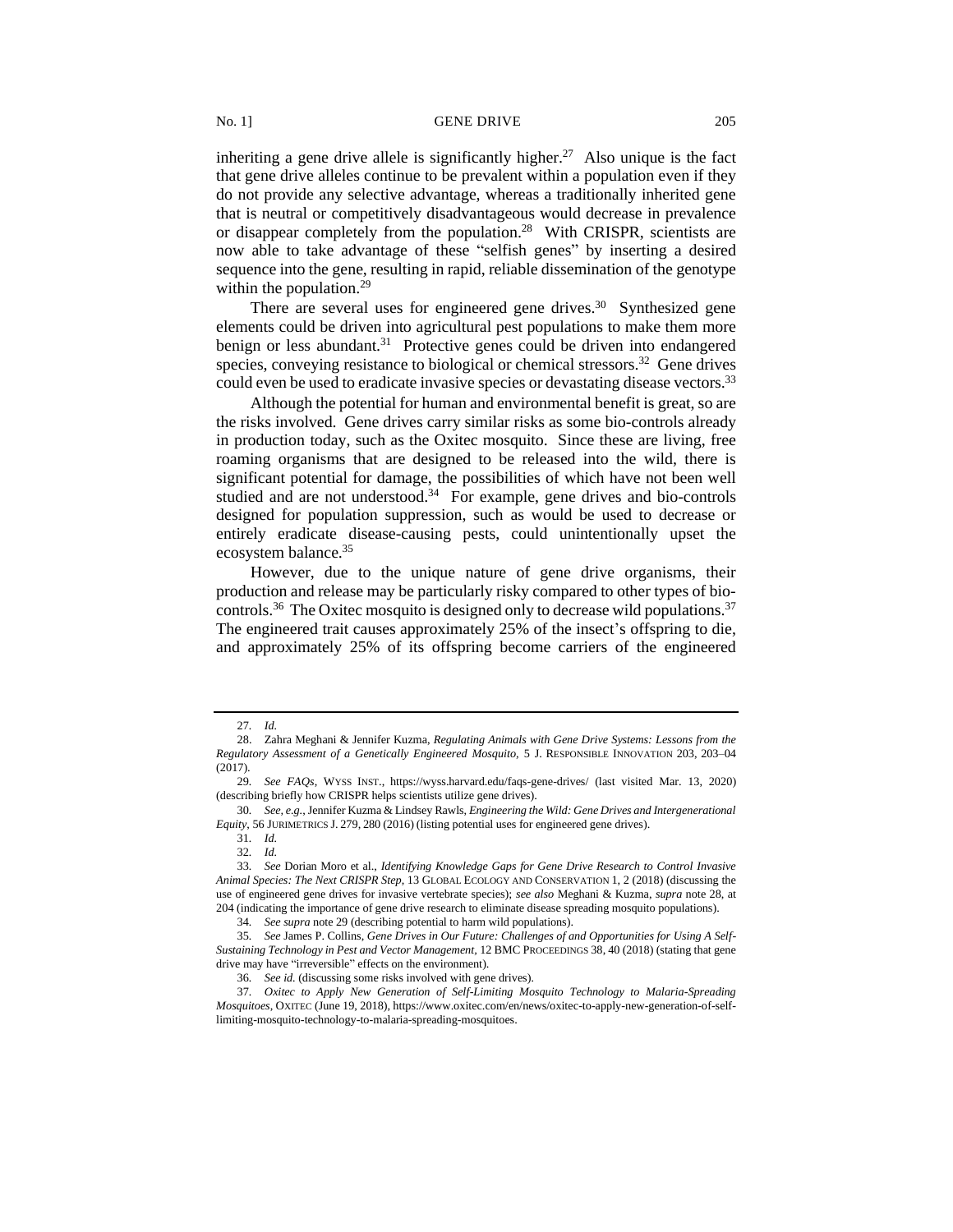genetic insert.<sup>38</sup> After about ten generations, the engineered gene has dwindled from the population.<sup>39</sup> Conversely, when a gene drive is used, the engineered gene persists indefinitely and spreads rapidly.<sup>40</sup> To demonstrate, one recent study placed 150 mosquitoes carrying an engineered population suppressing gene drive into a population of 300 female and 150 male insects.<sup>41</sup> Within seven to eleven generations, all mosquitoes in the study carried the gene drive and, as a result, no eggs were laid.<sup>42</sup> An entire population was eradicated in as few as eight generations.<sup>43</sup>

Although no gene drive organism has yet reached the field testing stage, the National Academies of Sciences, Engineering, and Medicine has predicted this technology to be an area of significant growth over the next five to ten years,<sup>44</sup> and it is sure to present new, difficult challenges and risks which must be addressed by the regulating agencies.<sup>45</sup> The purpose of the Coordinated Framework was to provide regulation adequate to protect human and environmental health with a predictable, efficient, and transparent process for inventors to avoid impeding useful innovation.<sup>46</sup> In the Analysis below, this Note shall address whether the Coordinated Framework continues to uphold these purposes in the current state of biotechnological innovation.

## III. ANALYSIS

#### *A. Introduction to the Oxitec Mosquito and FDA Regulation*

The case of the Oxitec "Friendly Mosquito" is a good place to start an investigation of the Coordinated Framework in action, as it is perhaps the best demonstration of the convoluted nature of the Coordinated Framework. The line of genetically engineered mosquitoes was developed by the British corporation, Oxitec, and was heralded as an important invention for the prevention of mosquito-transmitted disease.<sup>47</sup>

<sup>38</sup>*. See* Megan Molteni, *How 'Self Limiting' Mosquitos Can Help Eradicate Malaria*, WIRED (June 21, 2018, 7:00am), https://www.wired.com/story/oxitec-gates-self-limiting-mosquitoes/ (explaining how Oxitec mosquitoes decrease wild populations).

<sup>39</sup>*. Id.*

<sup>40.</sup> Kyros Kyrou et al., *A CRISPR-Cas9 Gene Drive Targeting doublesex Causes Complete Population Suppression in Caged Anopheles gambiae Mosquitoes,* 36 NATURE BIOTECHNOLOGY 1062, 1065 (2018).

<sup>41</sup>*. Id.*

<sup>42</sup>*. Id.*

<sup>43</sup>*. See id.* (describing how the population was gone within seven to eleven generations)*.*

<sup>44.</sup> THE NATIONAL ACADEMIES OF SCIENCES, ENGINEERING, AND MEDICINE, PREPARING FOR FUTURE PRODUCTS OF BIOTECHNOLOGY 49 (2017) [hereinafter PREPARING FOR FUTURE PRODUCTS].

<sup>45</sup>*. See generally,* Meghani & Kuzma, *supra* note 28 (addressing the environmental concerns and uncertainties associated with gene drives and questioning the FDA's preparedness to handle these concerns); *see also supra* note 29 (acknowledging the need for case-by-case evaluation of gene drive systems and their unique risk to other organisms and the environment).

<sup>46.</sup> EMERGING TECHNOLOGIES INTERAGENCY POL'Y COORDINATION COMMITTEE'S BIOTECHNOLOGY WORKING GROUP, NATIONAL STRATEGY FOR MODERNIZING THE REGULATORY SYSTEM FOR BIOTECHNOLOGY PRODUCTS 4 (2016), https://obamawhitehouse.archives.gov/sites/default/files/microsites/ostp/biotech\_national\_ strategy\_final.pdf.

<sup>47.</sup> Insung Hwang, *Change in Regulation is Necessary for Genetically Engineered Mosquitos,* 6 MICH.J. OF ENVTL. AND ADMIN. L. 285, 286 (2016).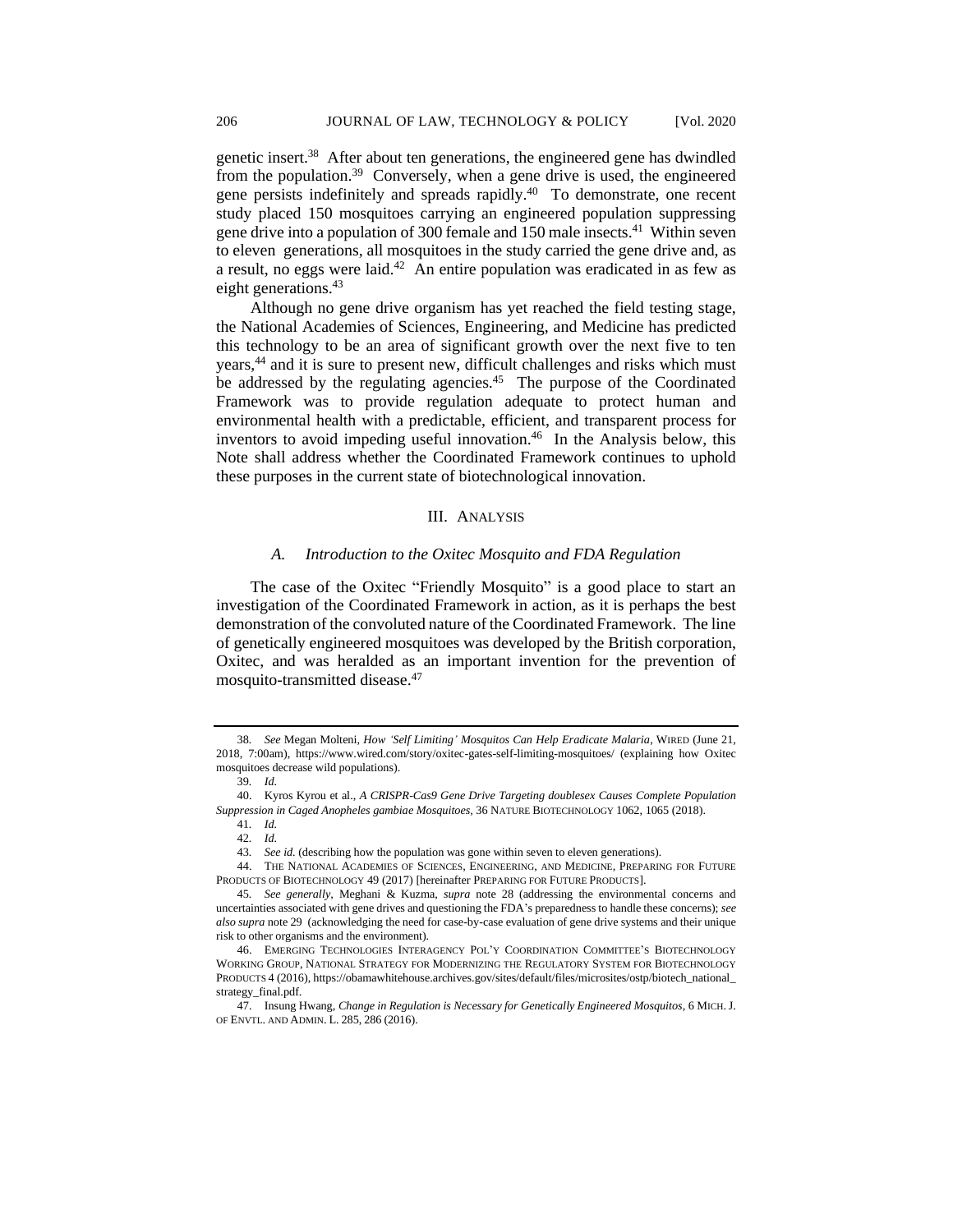The Oxitec mosquito is an engineered variant of the *Aedes aegypti* species, which is the species known to spread several human diseases such as Malaria, Dengue, and Zika.<sup>48</sup> These are devastating illnesses; in 2017 there were 435,000 reported deaths from Malaria alone.<sup>49</sup> The proposed technology is fairly straight forward—Oxitec developed a "self-limiting" sequence which is injected into the genome of male *Aedes aegypti* mosquitoes.<sup>50</sup> When these altered insects are released into the wild, they mate with wild females, and the engineered gene is passed to their offspring.<sup>51</sup> The self-limiting nature of the gene causes all female offspring that inherit the engineered sequence to die before reaching maturity.<sup>52</sup> Oxitec claims this method not only reduces instances of mosquito-transmitted illness, but also benefits the environment.<sup>53</sup> The release of the self-limiting mosquitoes mitigates the need for harmful chemical pesticides which can contaminate food and water, as well as injure wildlife.<sup>54</sup>

The mosquito was first released into the wild in Brazil.<sup>55</sup> The company began field trials in 2011; in Juazeiro, Bahia, Brazil, between 2011 and 2015, Oxitec's mosquitoes achieved a decrease of over ninety percent in the *Aedes aegypti* population. 56 Following these successes, Oxitec opened a production facility within Brazil, and mosquitoes have since been released in the City of Piracicaba, covering an area of 65,000 residents.<sup>57</sup> Perhaps it is surprising, considering the verified benefits of the releases in South America, that the mosquitoes have yet to be approved for release within the United States.<sup>58</sup> After all, mosquito-transmitted diseases have been a significant concern in the U.S. states and territories; the Zika virus alone, though currently declining, had over 1,000 cases reported in 2017.<sup>59</sup>

Opinions on the delay for approval are varied. Although the benefits of Oxitec's mosquito are clear and verifiable, the risks involved are not well understood.<sup>60</sup> This, combined with the public's general distrust of regulatory agencies' competency to evaluate those risks, resulted in public backlash

<sup>48</sup>*. Id.* at 287–88.

<sup>49</sup>*. Malaria*, WORLD HEALTH ORG. (Jan. 14, 2020), https://www.who.int/news-room/fact-sheets/detail/ malaria.

<sup>50</sup>*. Our Technology*, OXITEC, https://www.oxitec.com/en/our-technology/ (last visited Mar. 12, 2020).

<sup>51</sup>*. Id.*

<sup>52</sup>*. Id.*

<sup>53</sup>*. Id.*

<sup>54.</sup> Carolyn P. Neuhaus & Arthur L. Caplan, *Ethical Lessons from A Tale of Two Genetically Modified Insects*, 35 NATURE BIOTECHNOLOGY 713, 714 (2017).

<sup>55</sup>*. Brazil,* OXITEC, https://www.oxitec.com/brazil/ (last visited Mar. 12, 2020).

<sup>56</sup>*. Id.*

<sup>57</sup>*. Id.*

<sup>58</sup>*. See EPA Opens Public Comment Period for Oxitec's Mosquito Technology Demonstration Project in Florida Keys*, OXITEC (Sept. 16, 2019), https://www.oxitec.com/en/news/epa-public-comment-announcement-2019 (stating that Oxitec expects to begin releasing mosquitoes in Florida in 2020 or 2021, contingent on the EPA's approval).

<sup>59</sup>*. Zika Virus: 2017 Case Counts in the U.S.*, CTR. FOR DISEASE CONTROL AND PREVENTION, https://www.cdc.gov/zika/reporting/2017-case-counts.html (last visited Mar.13, 2020).

<sup>60</sup>*. See infra* Part II (discussing the anticipated risks associated with wild-release gene drive mosquitoes).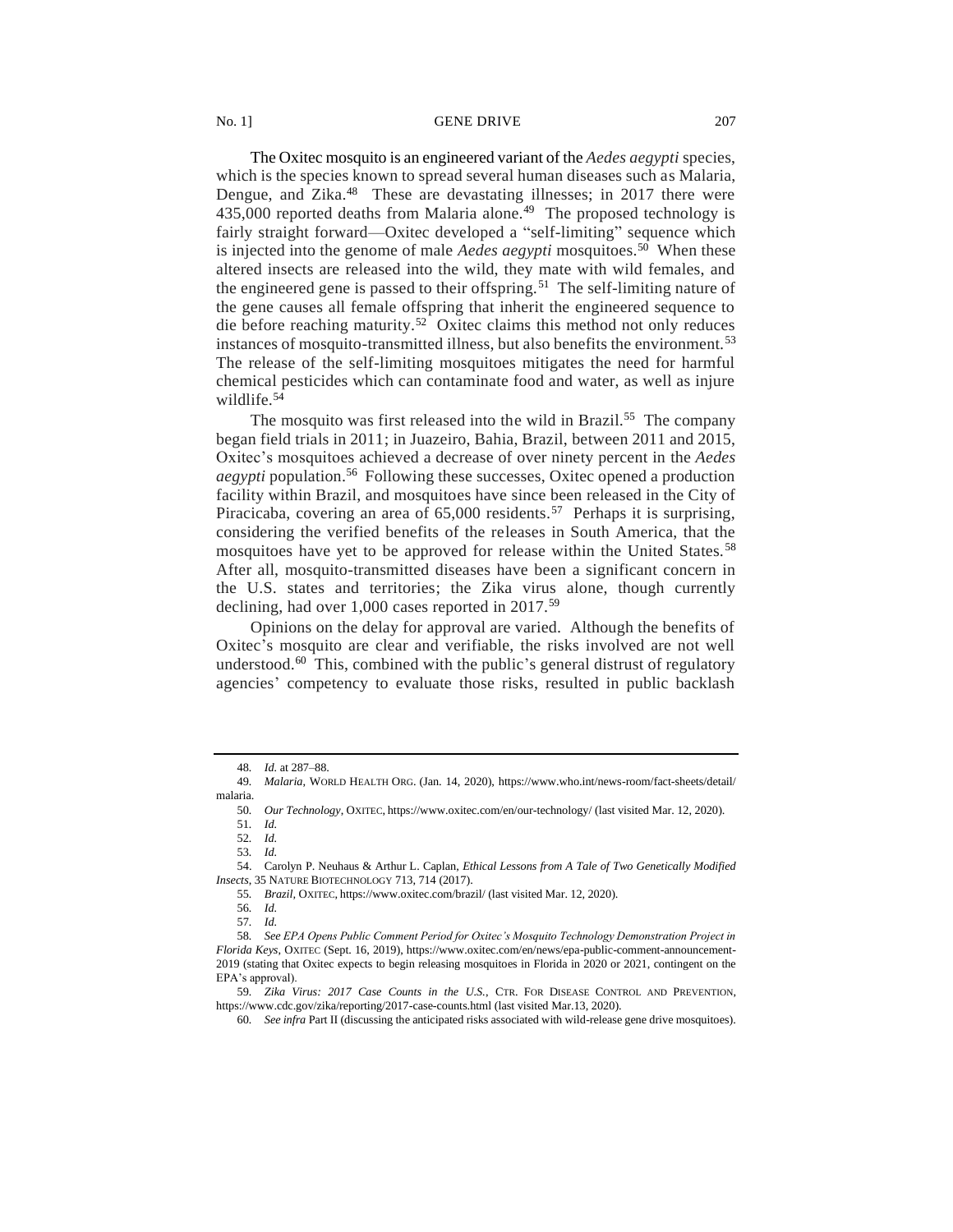against a Florida release, proposed in 2015.<sup>61</sup> The public's demonstrated lack of confidence in the current approach to regulating this type of technology under the Coordinated Framework is concerning and not unfounded.

In 2011, Oxitec first filed with the FDA for approval to release its Friendly Mosquito in Key Haven, Florida.<sup>62</sup> Under the Coordinated Framework, the FDA has regulatory jurisdiction over genetically engineered animals.<sup>63</sup> This power is purportedly granted to it by the Food, Drug and Cosmetic Act, although the Act never mentions genetically engineered animals (or biotechnology at all).<sup>64</sup> As previously discussed, the Coordinated Framework did not create new law to govern biotechnology, but merely attempted to clarify how emerging inventions would fit into pre-existing law.<sup>65</sup> Instead, the Framework repurposes the FDCA definition of "new animal drug" to cover genetically engineered animals.<sup>66</sup>

The FDCA defines a "new animal drug" as "any drug intended for use for animals other than man for which the safety and efficacy has not been sufficiently proven" and drug as "articles (other than food) intended to affect the structure or any function of the body of man or other animals."<sup>67</sup> The reasoning that follows is that the genetic material used to modify the genetically engineered animal is a drug, under this definition.<sup>68</sup> Then, because this genetic insert is being used to modify the DNA of an animal, it is a new animal drug.<sup>69</sup>

Categorizing the engineered genetic insert as a new animal drug is not only a strained interpretation of the statutory language, but also fails to provide the regulation necessary for this type of technology. The Center for Veterinary Medicine (CVM) is the division of the FDA responsible for regulating new animal drugs.<sup>70</sup> The CVM states as its mission: to ensure new animal drugs are safe for animals and to make more animal drugs legally available.<sup>71</sup> This means the main objective of the FDA's regulatory assessment is to determine if the engineered genetic insert is safe for the mosquito itself and to facilitate these technologies entering the market.<sup>72</sup>

This is not to say the FDA entirely neglects environmental concerns when assessing a new animal drug. The National Environmental Policy Act (NEPA), implemented by the Council on Environmental Quality (CEQ), requires all federal agencies to consider the environmental impact of proposed major federal

<sup>61.</sup> Albert C. Lin, *Mismatched Regulation: Genetically Modified Mosquitoes and The Coordinated Framework for Biotechnology,* 51 U.C. DAVIS L. REV. 205, 225 (2017).

<sup>62.</sup> Hwang, *supra* note 47, at 288.

<sup>63.</sup> Neuhaus & Caplan, *supra* note 54.

<sup>64.</sup> 2017 UPDATE*, supra* note 19, at 18.

<sup>65.</sup> Alison Peck, *Re-framing Biotechnology Regulation*, 72 FOOD & DRUG L.J. 314, 319 (2017).

<sup>66.</sup> 2017 UPDATE, *supra* note 19, at 18.

<sup>67.</sup> 21 U.S.C. § 321(v) (2018); 21 U.S.C. § 321 (g)(1) (2018).

<sup>68.</sup> Hwang, *supra* note 47, at 290–91.

<sup>69</sup>*. Id.*

<sup>70</sup>*. New Animal Drug Applications*, U.S. FOOD AND DRUG ADMIN., https://www.fda.gov/ AnimalVeterinary/DevelopmentApprovalProcess/NewAnimalDrugApplications/default.htm (last visited Nov. 28, 2018).

<sup>71</sup>*. About the Center for Veterinary Medicine (CVM)*, U.S. FOOD AND DRUG ADMIN., https://www.fda.gov/AboutFDA/CentersOffices/OfficeofFoods/CVM/default.htm (last visited Nov. 28, 2018).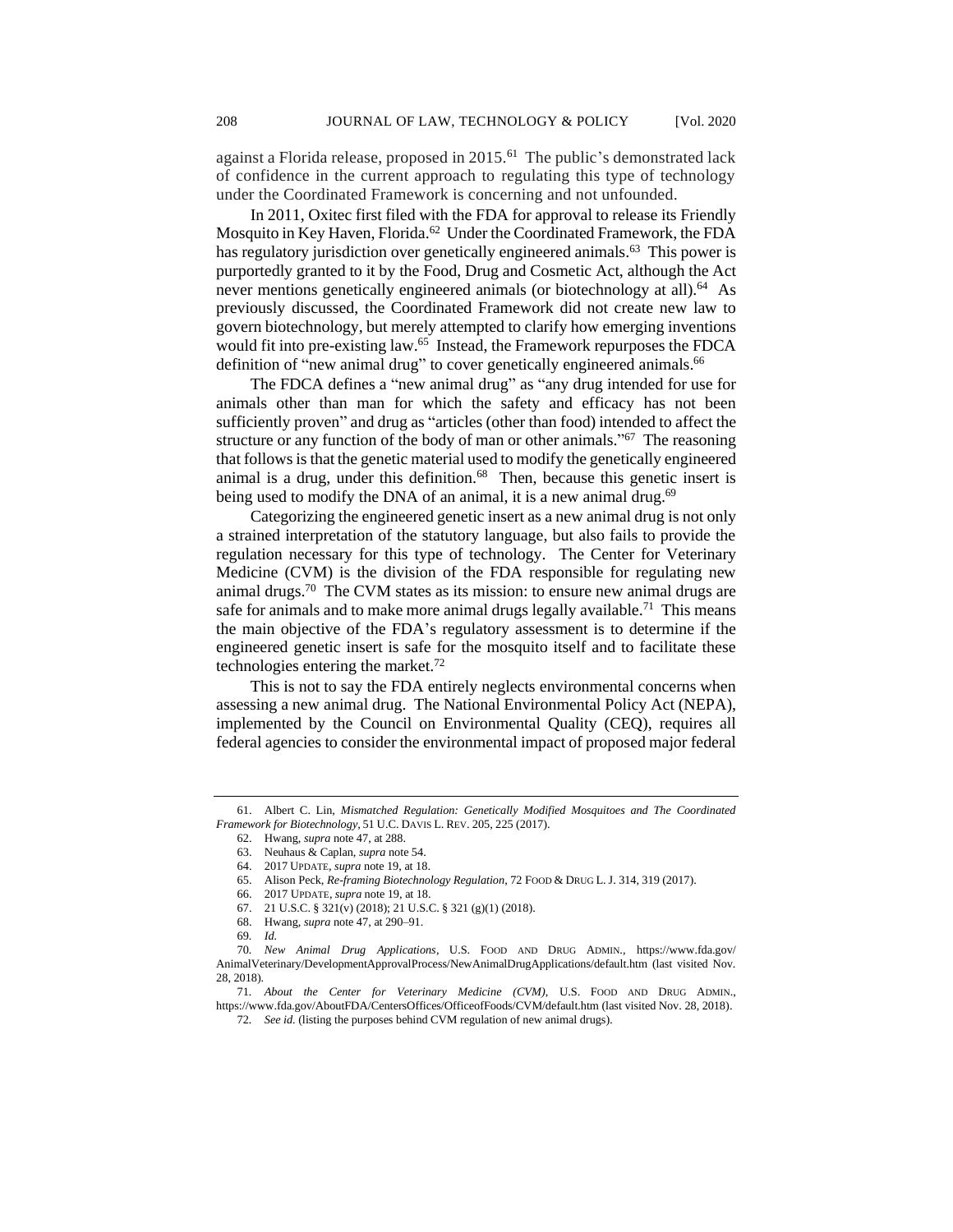actions and, in most cases, compile an environmental assessment (EA).<sup>73</sup> The EA generally includes the need for the proposed action, evaluation of the alternative actions, environmental impacts of the proposed action and alternative actions, and a listing of the agencies and persons consulted.<sup>74</sup> This assessment is minimalistic in nature, but if it indicates the actions proposed are "major federal actions significantly affecting the quality of the human environment . . .", a more detailed, environmental impact statement (EIS) may be prepared.<sup>75</sup> With NEPA, Congress sought to compel federal agencies to consider the environmental risks of their actions and to "use all practicable means and measures" to protect environmental values.<sup>76</sup> Laudable as this legislation was, it has repeatedly missed the mark at achieving its policy goals.<sup>77</sup>

Although the general process for NEPA compliance is uniform among the various federal agencies, the requirements are inconsistently applied by those agencies. This is because NEPA and its implementing regulations require that each agency shall create its own procedures for environmental assessment, resulting in some agencies applying more lax requirements than others.<sup>78</sup> Scholars and scientists have found the FDA's approach to environmental assessments for genetically engineered animals particularly problematic.<sup>79</sup>

The FDA assessment begins with a New Animal Drug Application (NADA) submitted by the inventors seeking approval for their GE animal.<sup>80</sup> Along with the application, the inventor must either file an environmental assessment or a claim of categorical exclusion from the environmental assessment requirement.<sup>81</sup> If the environmental assessment indicates that an agency action may significantly affect the environment, a more thorough environmental impact statement is required, which states the purpose and need for the project and considers reasonable alternatives.<sup>82</sup> Alternatively, the FDA (or other agency) may interpret from the environmental assessment that there is no significant environmental impact from the action, in which case it releases a

<sup>73.</sup> Helen Leanne Serassio, *Legislative and Executive Efforts to Modernize NEPA and Create Efficiencies in Environmental Review*, 45 TEXAS ENV'T L.J. 317, 319 (2015).

<sup>74.</sup> 40 C.F.R. § 1508.9(b) (2018).

<sup>75.</sup> 42 U.S.C. § 4332(2)(C) (2018); Victor B. Flatt, *The "Worst Case" May be The Best: Rethinking NEPA Law to Avoid Future Environmental Disasters,* 6 ENVTL. & ENERGY L. & POL'Y J. 181, 184 (2011).

<sup>76.</sup> 42 U.S.C. § 4331; Flatt, *supra* note 75, at 184.

<sup>77</sup>*. See, e.g.*, Stepp, *supra* note 12 at 95 (describing the USDA approved field testing of a vaccine in swine without a NEPA environmental assessment. The developer of the vaccine claimed, among other things, that no such assessment was required because the field test did constitute an "environmental release").

<sup>78</sup>*. Compare,* 21 C.F.R. § 25 (2018) (codifying the FDA's regulations for environmental assessment to comply with NEPA), *with* 7 C.F.R. § 372 (2018) (codifying APHIS's regulations for environmental assessments).

<sup>79</sup>*. See, e.g.*, Gregory Gethard, *Suit Slams FDA for Approval of Genetically Modified Salmon*, 34 NO. 5 WESTLAW J. TOXIC TORTS 5 (2016). (recounting the troubling case claiming the FDA failed to adequately address environmental concerns when approving genetically engineered salmon).

<sup>80.</sup> FOOD & DRUG ADMIN., GUIDANCE FOR INDUSTRY: ENVIRONMENTAL ASSESSMENT OF HUMAN DRUG AND BIOLOGICS APPLICATIONS 1 (July 1998) [hereinafter GUIDANCE FOR INDUSTRY], https://www.fda.gov/ downloads/Drugs/Guidances/ucm070561.pdf.

<sup>81</sup>*. Id.* at 3.

<sup>82.</sup> Western Watersheds Project v. Abbey, 719 F.3d 1035, 1045 (9th Cir. 2013).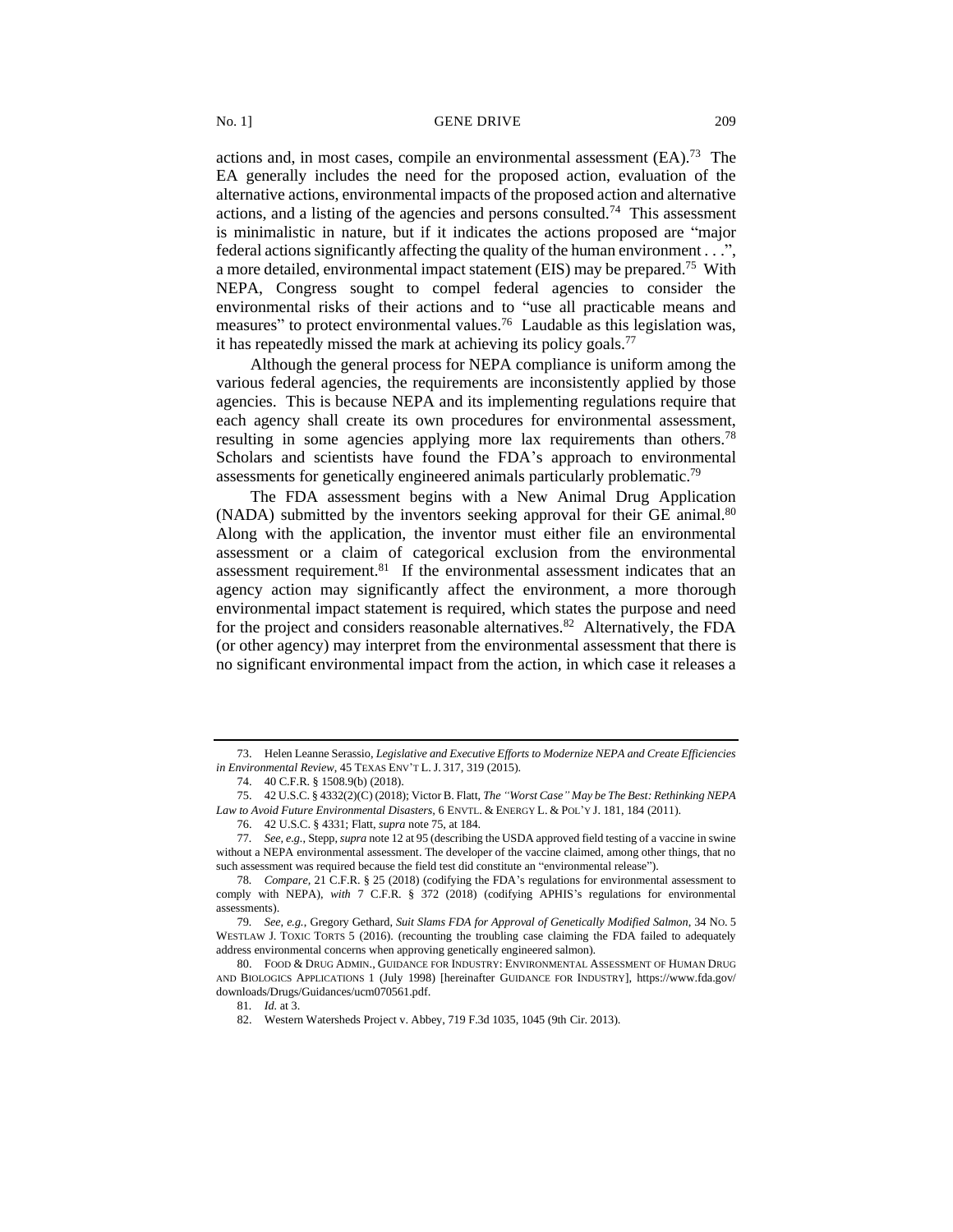finding of no significant impact (FONSI) statement and no environmental impact statement is prepared.<sup>83</sup>

Some scholars critique the FDA's approach to environmental assessment because the requirements for inventors lack thoroughness, causing some environmental risks to go unreported.<sup>84</sup> Some are even more skeptical regarding the role of inventors preparing and submitting the environmental assessments for their own technology, and fear this presents a chance to create a biased picture of their product.<sup>85</sup> The cases below further illustrate and explain some of the concerns involving the FDA's handling of genetically engineered animals and the shortcomings of the NEPA requirements.

### *1. The FDA, NEPA, and GloFish*

On December 9, 2003, the FDA released its "Statement Regarding GloFish."<sup>86</sup> The statement was a single paragraph long and merely stated that "[t]here is no evidence that these genetically engineered zebra danio fish pose any more threat to the environment than their unmodified counterparts . . . . In the absence of a clear risk to the public health, the FDA finds no reason to regulate these particular fish."<sup>87</sup> The International Center for Technology Assessment brought suit against the FDA, claiming its decision that the GloFish was of no more threat to the environment or public health than its unmodified counterparts was a clear error and failed to consider the potential for accidental or intentional releases of the fish into the wild.<sup>88</sup> Any wild release of a nonnative organism is considered invasive and can have several ecological consequences including interbreeding and hybridization with wild species or outcompeting the native species.<sup>89</sup> The International Center for Technology Assessment also claimed a potential risk to human health: if wild fish, marketed for consumption, were to ingest the genetically engineered GloFish, it could cause introduction into the human food chain.<sup>90</sup>

Regardless of these concerns, the FDA did not conduct any environmental assessment and, according to the District Court of the District of Columbia, it was not required to do so under NEPA.<sup>91</sup> As stated above, NEPA applies to agency actions; declining to regulate a particular product, the court said, is not

<sup>83.</sup> 40 C.F.R. § 1508.13 (2018).

<sup>84</sup>*. See, e.g.*, Nathaniel Logar & Leslie K. Pollock, *Transgenic Fish: Is A New Policy Framework Necessary for A New Technology?,* ENVTL. SCIENCE & POLICY (2004) (stating that the scope of environmental assessments fails to provide a thorough assessment of reasonably foreseeable risks to the entire ecosystem); *See also,* Albert C. Lin, *supra* note 61 at 224 (pointing out the narrow focus of the environmental assessment for Oxitec mosquitoes).

<sup>85.</sup> Logar & Pollock, *supra* note 84.

<sup>86</sup>*. Statement Regarding Glofish,* U.S. FOOD & DRUG ADMIN. (Dec. 9, 2003), https://wayback.archiveit.org/7993/20170404230909/https:/www.fda.gov/AnimalVeterinary/DevelopmentApprovalProcess/GeneticEn gineering/GeneticallyEngineeredAnimals/ucm413959.htm.

<sup>87</sup>*. Id.*

<sup>88.</sup> Int'l Ctr. for Tech. Assessment v. Thompson, 421 F. Supp. 2d 1, 4 (D.D.C. 2006).

<sup>89.</sup> Rekha K. Rao, *Mutating Nemo: Assessing the Environmental Risks and Proposing the Regulation of Transgenic Glofish*, 57 ADMIN. L. R. 903, 913 (2005).

<sup>90</sup>*. Int'l Ctr. for Tech. Assessment*, 421 F. Supp. 2d at 4.

<sup>91</sup>*. Id.* at 8.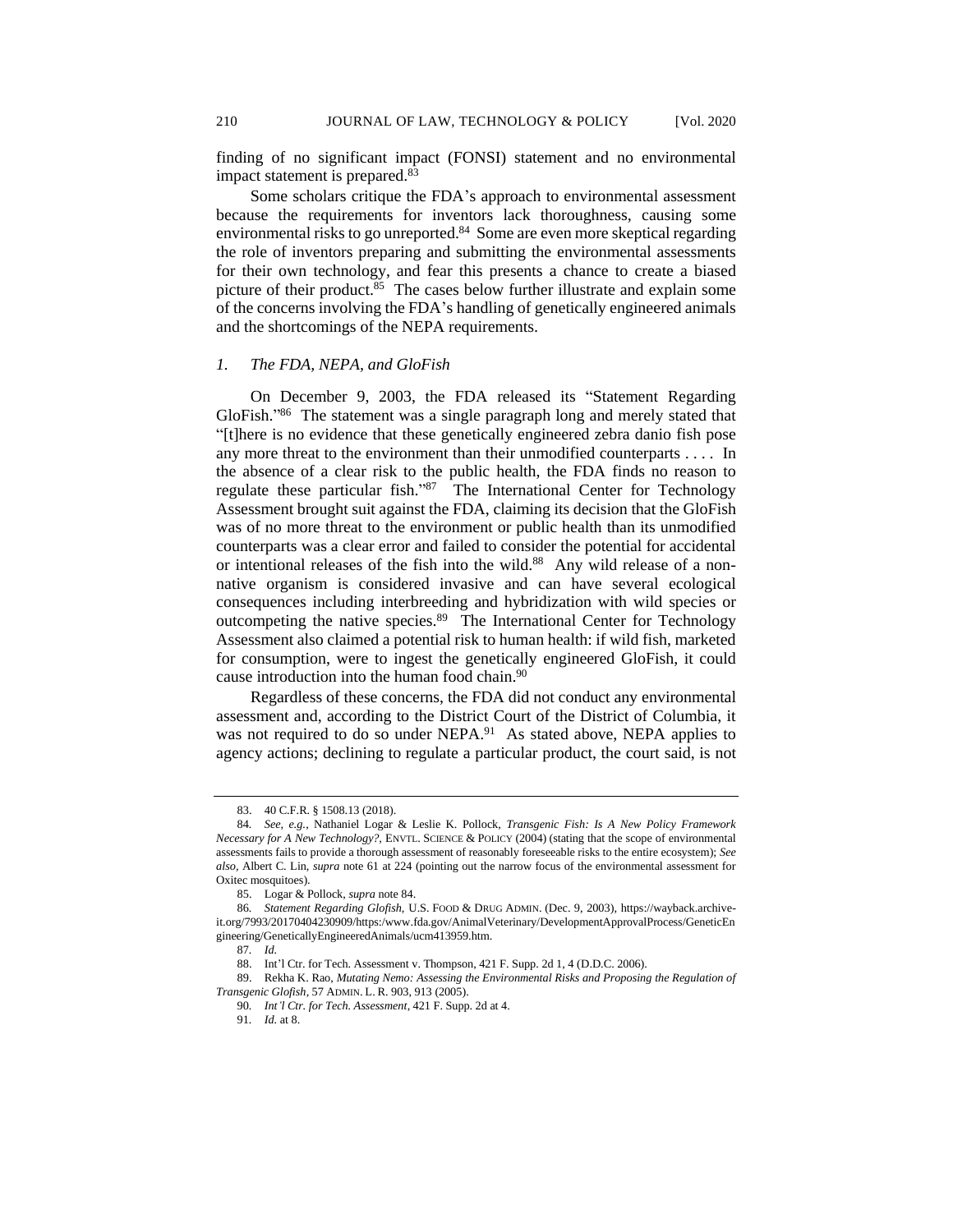an agency action and, thus, does not trigger NEPA requirements.<sup>92</sup> The court went on to say NEPA does not apply even if the agency's inaction may have environmental consequences because "[n]o agency could meet its NEPA obligations if it had to prepare an environmental impact statement every time the agency had power to act but did not do so  $\ldots$   $\cdot$   $\cdot$  Finally, the court struck down the International Center for Technology Assessment's attempt to challenge the FDA's inaction, declaring that an agency's decision not to regulate a product is within its jurisdiction.<sup>94</sup> This case demonstrates that the discretion given to federal agencies renders NEPA clearly insufficient to protect environmental values on its own.

However, the problems with NEPA are not limited to instances where the agency takes no regulatory action, as was later demonstrated when the FDA considered approval of the genetically engineered AquAdvantage salmon.

## *2. The Flawed Environmental Assessment of the AquAdvantage Salmon*

The AquAdvantage salmon is a transgenic fish created by the company Aqua Bounty.<sup>95</sup> Aqua Bounty injects Atlantic salmon eggs with a gene construct which contains an antifreeze gene from the ocean pout and a growth hormone from the larger Chinook salmon.<sup>96</sup> The result is an Atlantic salmon which is larger and reaches maturity more quickly than conventional salmon. $97$ 

The AquAdvantage salmon was the first genetically engineered animal intended for human consumption—a quality that brought with it several unique considerations and concerns that are beyond the scope of this Note.<sup>98</sup> However, one clear point of overlap between all GE animals assessed by the FDA is the preparation of an environmental assessment as required by NEPA.<sup>99</sup>

At first glance, this assessment appears to be a thorough review of the risks and asks the important questions: (1) the likelihood the animal will escape confinement, (2) likelihood of survival and dispersal upon escape, (3) likelihood of reproduction upon escape, and (4) likely environmental consequences of escape.<sup>100</sup> After reviewing these considerations, the agency released its finding of no significant impact, fielded questions from the public, and proceeded to approve the fish for consumption in the United States.<sup>101</sup>

<sup>92</sup>*. Id.*

<sup>93</sup>*. Id.* (quoting Defenders of Wildlife v. Andrus*,* 627 F.2d 1238, 1243, 1246 (D.C.Cir.1980)).

<sup>94</sup>*. Id*. at 5.

<sup>95.</sup> Michael P. McEvilly, *Lack of Transparency in the Premarket Approval Process for AquAdvantage Salmon*, 11 DUKE L. & TECH. REV. 413, 414 (2013).

<sup>96</sup>*. Id.*

<sup>97</sup>*. Id.*

<sup>98</sup>*. See id.* (discussing many of the unique regulatory considerations for a genetically engineered animal intended for human consumption).

<sup>99.</sup> GUIDANCE FOR INDUSTRY,*supra* note 80 at 1.

<sup>100.</sup> U.S. FOOD & DRUG ADMIN., FINDING OF NO SIGNIFICANT IMPACT: AQUADVANTAGE SALMON 4 (2015), https://fda.gov/media/93823/download.

<sup>101</sup>*. Id.*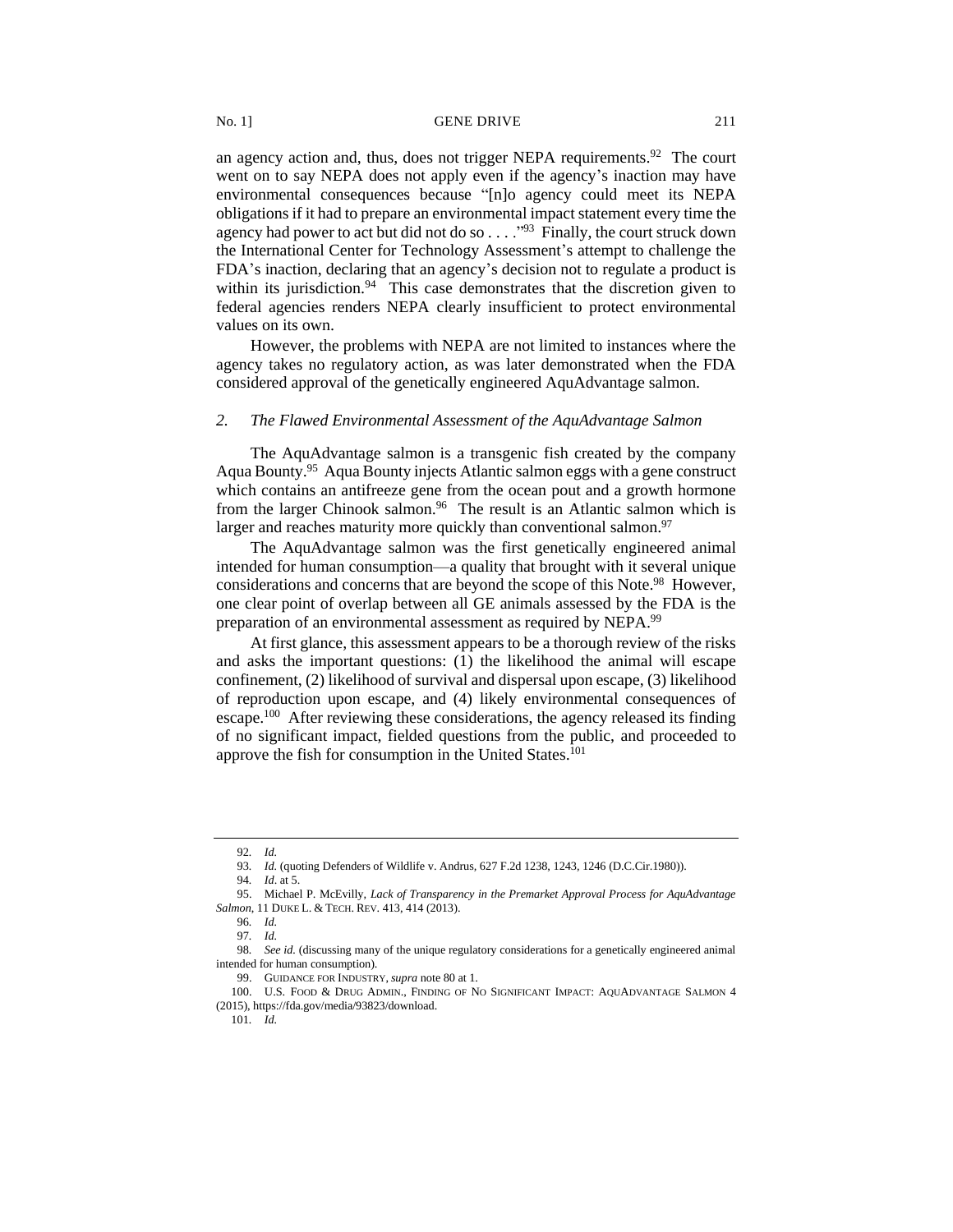Despite the apparent thoroughness, legal scholars, scientists, and environmental groups alike voiced objections to the approval.<sup>102</sup> The legal community pointed out problems with the FDA's approval process, particularly a lack of transparency and opportunity for public comment before the genetically engineered animal was approved, while scientists and environmentalists critiqued whether the assessment truly was as thorough as it appeared.

One article points to the Veterinary Medicine Advisory Committee notes to demonstrate the serious problems with the FDA's approval process for the AquAdvantage salmon.<sup>103</sup> The committee expressed concerns regarding the adequacy of Aqua Bounty's research including small sample sizes, and the limited number of studies actually conducted.<sup>104</sup> Additionally, the committee noted that Aqua Bounty's studies were released only ten days before public comments were due, limiting the amount of time for the scientific community to comment on the adequacy of the research.<sup>105</sup>

Scientists acknowledge that the questions asked by the FDA's environmental assessment are important, but fail to cover the full range of risks associated with the new technology.<sup>106</sup> For example, the New Animal Drug Application neglects to address the environmental concerns associated with an increase in salmon farming, including increased pollution and pressure on wild fish stock to feed farm-raised fish.<sup>107</sup>

Environmental law group, EarthJustice, submitted a citizen petition on behalf of Ocean Conservancy in May 2011, claiming the decision to approve the AquAdvantage salmon is one that significantly affects the human environment and requires an environmental impact statement.<sup>108</sup> Like the Veterinary Medicine Advisory Committee, EarthJustice notes serious flaws in Aqua Bounty's environmental assessment which, it states, demands further study.<sup>109</sup> One such flaw is that Aqua Bounty claims its fish are sterile, meaning the risk of escape during transport from its Canadian facility to the Panamanian facility is negligible.<sup>110</sup> In actuality, the study submitted by Aqua Bounty demonstrates that as many as five percent of its fish may not be sterile.<sup>111</sup> Furthermore, Aqua Bounty did not submit any data demonstrating that its fish truly are sterile, and this fact was confirmed by the FDA.<sup>112</sup>

<sup>102.</sup> McEvilly, *supra* note 95.

<sup>103.</sup> McEvilly, *supra* note 95; U.S. FOOD & DRUG ADMIN., VETERINARY MED. ADVISORY COMM. MEETING: AQUADVANTAGE SALMON 352 (2010), https://www.fda.gov/animal-veterinary/animals-intentionalgenomic-alterations/aquadvantage-salmon-response-public-comments-environmental-assessment.

<sup>104.</sup> McEvilly, *supra* note 95, at 424–25.

<sup>105</sup>*. Id.* at 425.

<sup>106.</sup> Martin D. Smith et al., *Genetically Modified Salmon and Full Impact Assessment*, 330 SCIENCE 1052, 1053 (2010).

<sup>107</sup>*. Id.*

<sup>108.</sup> EARTHJUSTICE, CITIZEN PETITION FROM EARTHJUSTICE ON BEHALF OF OCEAN CONSERVANCY ET AL. 2 (May 25, 2011), http://www.centerforfoodsafety.org/files/final-ge-salmon-citizen-petition-52511.pdf.

<sup>109</sup>*. Id.*

<sup>110</sup>*. Id.* at 9*.*

<sup>111</sup>*. Id.*

<sup>112</sup>*. Id.*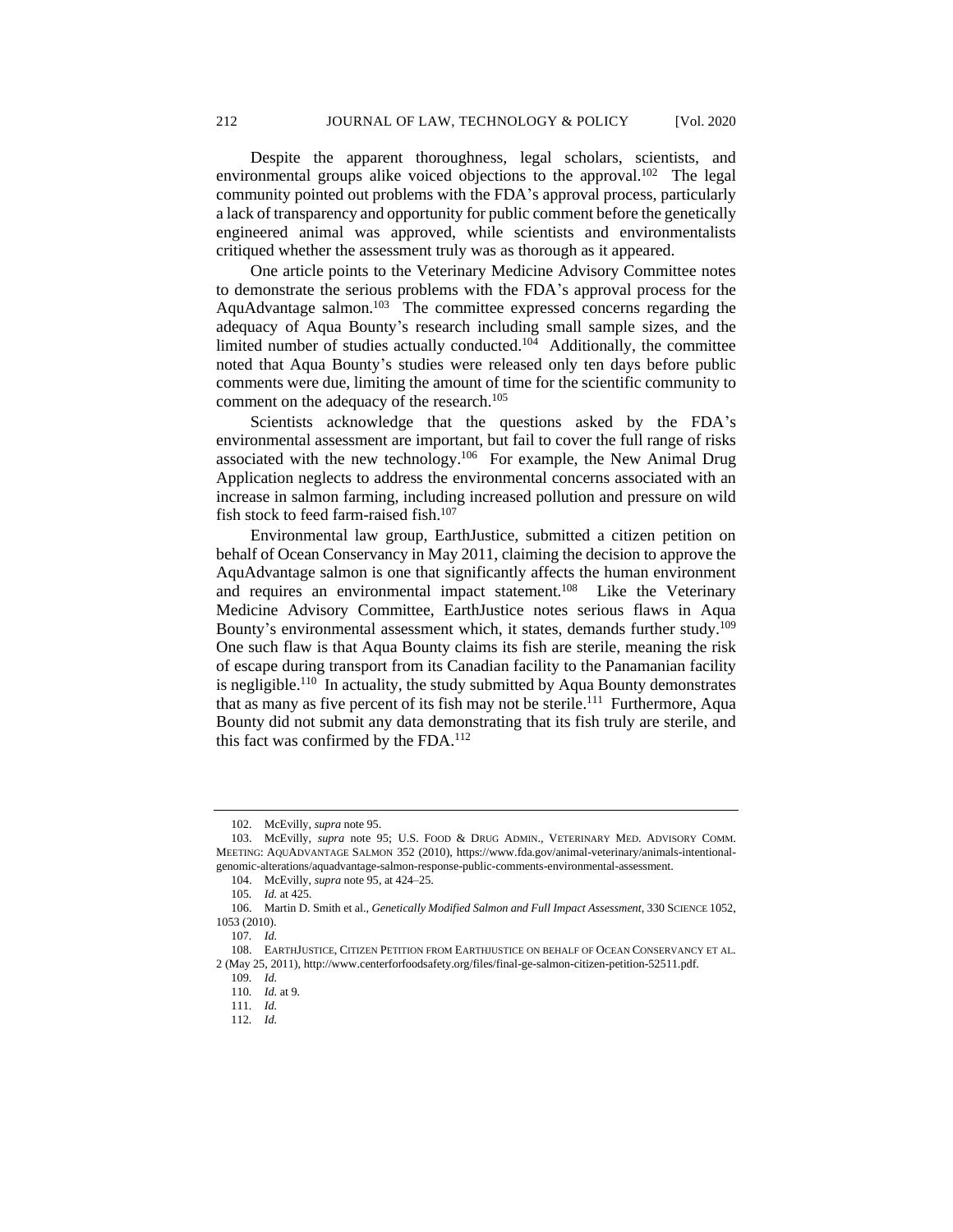NEPA is not the only environmental statute regulatory agencies must comply with; in some cases, the Endangered Species Act may apply. This came into play during the FDA's assessment of the AquAdvantage salmon.

As part of its environmental assessment, an administrative agency must also evaluate the impact of the biotechnology on endangered species under the Endangered Species  $Act.$ <sup>113</sup> If the agency finds its action may affect a listed species or critical habitat, the agency is then required to consult with the appropriate expert agency, either the Fish and Wildlife Service (FWS) or the National Marine Fisheries Service, before continuing.<sup>114</sup> Interestingly, the FDA did report to the Fish and Wildlife Service its determination that the GE salmon may affect a listed population of wild salmon.<sup>115</sup> However, rather than take the next step with the Fish and Wildlife Service to evaluate this perceived threat, the FWS merely suggested the FDA retract its "may affect" determination.<sup>116</sup> The Institute for Fisheries Resources brought suit against the agencies, and the court noted that it was unclear why the Fish and Wildlife Service would want to dissuade an action agency from its conclusion that the proposed action "may affect" a species.<sup>117</sup> This is because, the court says, the issue could have been just as easily dismissed by a written concurrence that the proposed action was unlikely to affect any listed species. $118$  This demonstrates that, like NEPA was easily circumvented in the case of the GloFish, expert consultation under the ESA may also simply be avoided.

## *3. A Closer Look at FDA's Environmental Assessment for Oxitec Mosquitoes*

Although the FDA transferred regulation of the Oxitec mosquito to the EPA in 2017, there is no need to speculate as to how it would have regulated the GE insects had it maintained jurisdiction; the agency got so far as to release its environmental assessment and finding of no significant impact.<sup>119</sup> This means that, like the GloFish and the AquAdvantage salmon, the Oxitec mosquito overcame the several environmental risks recited by scientists and ecologists, negating the need for an environmental impact statement, and it was ultimately approved for limited wild release in Florida.<sup>120</sup>

Scientists were understandably dissatisfied with the FDA's decision to issue a finding of no significant impact based on Oxitec's environmental assessment, a decision which only further demonstrates the flawed nature of biotechnology assessments under the NEPA requirements.<sup>121</sup> One problem with

<sup>113.</sup> 50 C.F.R. § 402.14 (2020).

<sup>114.</sup> Inst. for Fisheries Res. V. Burwell, 2016 WL 4529517, at \*1 (N.D. Cal. 2016).

<sup>115</sup>*. Id.*

<sup>116</sup>*. Id.*

<sup>117</sup>*. Id.* at \*3.

<sup>118</sup>*. Id.*

<sup>119.</sup> CTR. VETERINARY MED., ENVIRONMENTAL ASSESSMENT FOR INVESTIGATIONAL USE OF AEDES AEGYPTI OX513A (Aug. 5, 2016); CTR. VETERINARY MED., FINDING OF NO SIGNIFICANT IMPACT (Aug. 5, 2016). 120*. See supra* Part II (discussing the risks involved with wild release of GE mosquitoes in detail).

<sup>121</sup>*. See* Meghani & Kuzma, *supra* note 33, at S203 (discussing the problems with the FDA's assessment of the Oxitec mosquito).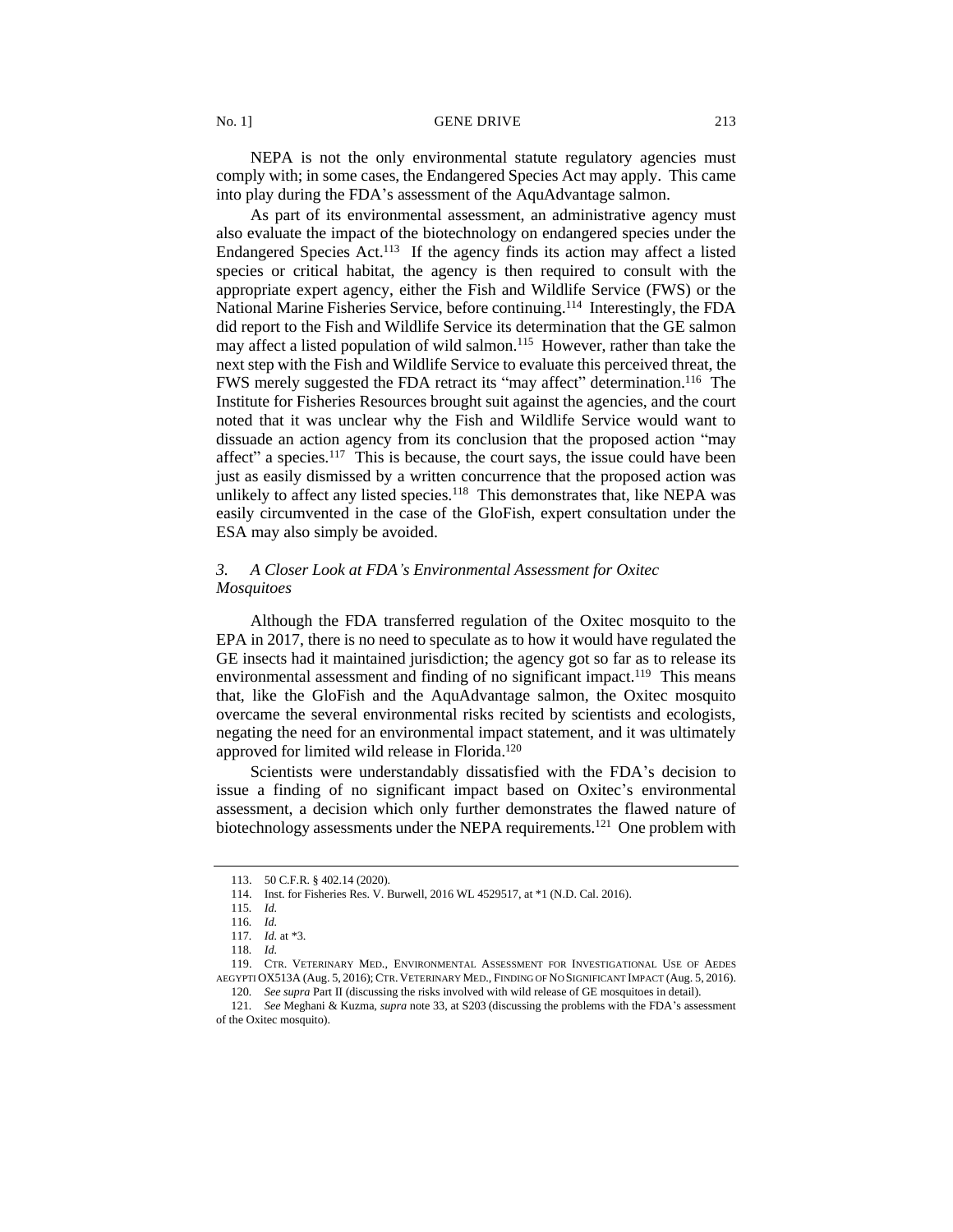the assessment is that the FDA's focus for approving the field trials was to test the safety of the genetic modification for the mosquitoes involved and the efficacy of the treatment; that is, there was no description in Oxitec's assessment collecting data on potential impacts on the local ecosystems.<sup>122</sup> Secondly, the FDA does not appear to take seriously the amount of uncertainty involved with the field trials of the GE insects in its evaluation.<sup>123</sup> For example, the FDA states in its FONSI that the "[r]isk of establishment or spread has been determined to be negligible" due to the short duration of the investigational trial and the determination that "any unanticipated adverse effects are unlikely to be widespread or persistent in the environment."<sup>124</sup> This conclusion seemingly ignores several variables noted by Oxitec in its environmental assessment, including the survival probabilities of GE mosquitoes and the possibility that tetracycline may be present in the environment.<sup>125</sup> In fact, Oxitec discloses that as much as forty percent of GE mosquitoes may survive more than two days and as many as fifteen to twenty days even in the absence of tetracycline, with that number increasing if tetracycline is present.<sup>126</sup> The FDA's finding likewise ignores the possibility of spread from the trial site despite Oxitec's EA also identifying studies demonstrating that female mosquitoes can fly over 200 meters and have been dispersed passively by ships, trains, or cars, suggesting probability of migration is more than negligible.<sup>127</sup>

A third problem with the FDA's environmental assessment process is that it allows a qualitative rather than quantitative report of findings. Rather than using concrete data to model the prevalence of GE mosquitoes in and around the trial site over time, the FDA accepts statements that risks are "highly unlikely," "minor," or "marginal."<sup>128</sup> This language, utilized in Oxitec's environmental assessment, is vague and generally uninformative. Consider, for instance, Oxitec's statement that "[t]he potential likelihood (of the OX513A mosquito) . . . establish[ing] in the environment has a medium confidence of uncertainty, because it would require detailed information on . . . temperature, humidity, larval competition, predation, breeding site, container, vegetation etc."<sup>129</sup> Although this statement does list the various sources of uncertainty in Oxitec's determination, it does not provide any information regarding how or to what extent each variable might affect the GE mosquito's establishment in the environment.<sup>130</sup> Additionally, there is no definition for how much uncertainty is covered by a "medium confidence of uncertainty."<sup>131</sup> These examples

<sup>122</sup>*. Id.*

<sup>123</sup>*. Id.* at S210.

<sup>124</sup>*. Id.* at S213; FDA, PRELIMINARY FINDING OF NO SIGNIFICANT IMPACT IN SUPPORT OF AN INVESTIGATIONAL FIELD TRIAL OF OX 513A *AEDES AEGYPTI* MOSQUITOES (2016).

<sup>125.</sup> Meghani & Kuzma, *supra* note 33, at S213.

<sup>126</sup>*. Id.*

<sup>127</sup>*. Id.* at S214.

<sup>128</sup>*. Id.*

<sup>129</sup>*. Id.* at S215; OXITEC, DRAFT ENVIRONMENTAL ASSESSMENT FOR INVESTIGATIONAL USE OF AEDES AEGYPTI OX513A 118 (2016).

<sup>130.</sup> OXITEC, DRAFT ENVIRONMENTAL ASSESSMENT FOR INVESTIGATIONAL USE OF AEDES AEGYPTI OX513A 118 (2016).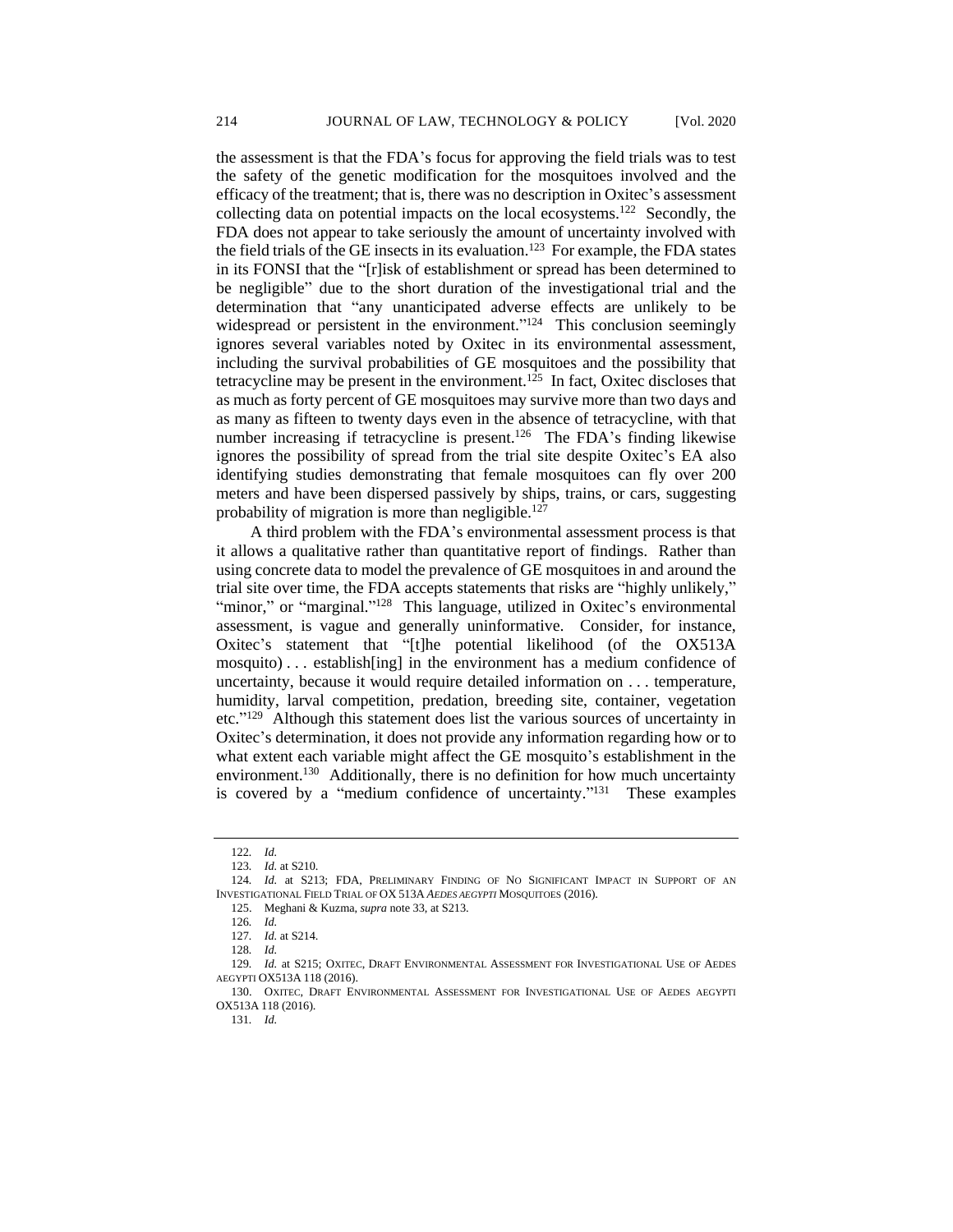highlight a couple of the qualitative approach's notable issues: it lacks transparency and downplays the uncertainties involved with a proposal.<sup>132</sup> Consider, as another example, Oxitec's statement that "[i]t is extremely unlikely that OX513A will survive longer than their short lifespan."<sup>133</sup> Compare this with the quantitative assessment, mentioned previously, that forty percent of OX513A mosquitoes survive more than two days, with twenty percent surviving more than fifteen to twenty days.<sup>134</sup> Notice not only how much more informative the quantitative assessment is, but also how misleading the first, qualitative statement appears in light of this additional data. It is surely not obvious or certain that twenty to forty percent would fall under every person's definition of the term "extremely unlikely", thus rendering this term essentially useless.<sup>135</sup>

With these considerations in mind, it becomes apparent why scientists were wary and concerned with the FDA's decision to conduct only an environmental assessment rather than the more rigorous environmental impact statement—a document which would have taken into greater consideration the potential ecological impacts of the action in comparison to alternatives. It may have been a result of this flawed assessment that proponents on both sides welcomed the move of the GE mosquito case to the EPA.<sup>136</sup>

## *B. EPA Regulation of the Oxitec Mosquito*

In October 2017, and FDA announced it would transfer regulation of the Oxitec mosquito to the EPA, making this the first GE animal to fall under the regulatory jurisdiction of the EPA.<sup>137</sup> The EPA has regulatory authority over the genetically engineered mosquitoes under the Federal Insecticide, Fungicide, and Rodenticide Act.<sup>138</sup> Similar to their categorization under the FDCA, the logic for this new placement is not intuitive. The EPA classifies the GE mosquitoes as a pesticide product due to their function of reducing or eliminating insect species.<sup>139</sup> This classification is problematic, however, because the statute is written with chemical pesticides in mind and does not account for the type of management involved with living organisms. This is evident because, for example, the test to determine whether an environmental or human health risk outweighs the benefit of the product requires the EPA to take into account the level of pesticide residues in food products.<sup>140</sup>

<sup>132.</sup> Meghani & Kuzma, *supra* note 33, at S214.

<sup>133.</sup> OXITEX, DRAFT ENVIRONMENTAL ASSESSMENT FOR INVESTIGATIONAL USE OF AEDES AEGYPTI OX 513A 119 (2016).

<sup>134.</sup> Meghani & Kuzma, *supra* note 33, at S213.

<sup>135</sup>*. Id.*

<sup>136.</sup> Nancy Klingener, *In GMO Mosquito Debate, Both Sides Favor Switching Federal Agencies,* WLRN (Oct. 5, 2017), https://www.wlrn.org/post/gmo-mosquito-debate-both-sides-favor-switching-federal-agencies.

<sup>137.</sup> FOOD & DRUG ADMIN., CLARIFICATION OF FDA AND EPA JURISDICTION OVER MOSQUITO RELATED PRODUCTS 5 (2017), https://www.fda.gov/downloads/AnimalVeterinary/GuidanceComplianceEnforcement/ GuidanceforIndustry/UCM533600.pdf.

<sup>138.</sup> 2017 UPDATE,*supra* note 19, at 10.

<sup>139.</sup> FOOD & DRUG ADMIN., CLARIFICATION OF FDA AND EPA JURISDICTION OVER MOSQUITO RELATED PRODUCTS 5 (2017), https://www.fda.gov/downloads/AnimalVeterinary/GuidanceComplianceEnforcement/ GuidanceforIndustry/UCM533600.pdf.

<sup>140.</sup> 2017 UPDATE,*supra* note 19, at 10.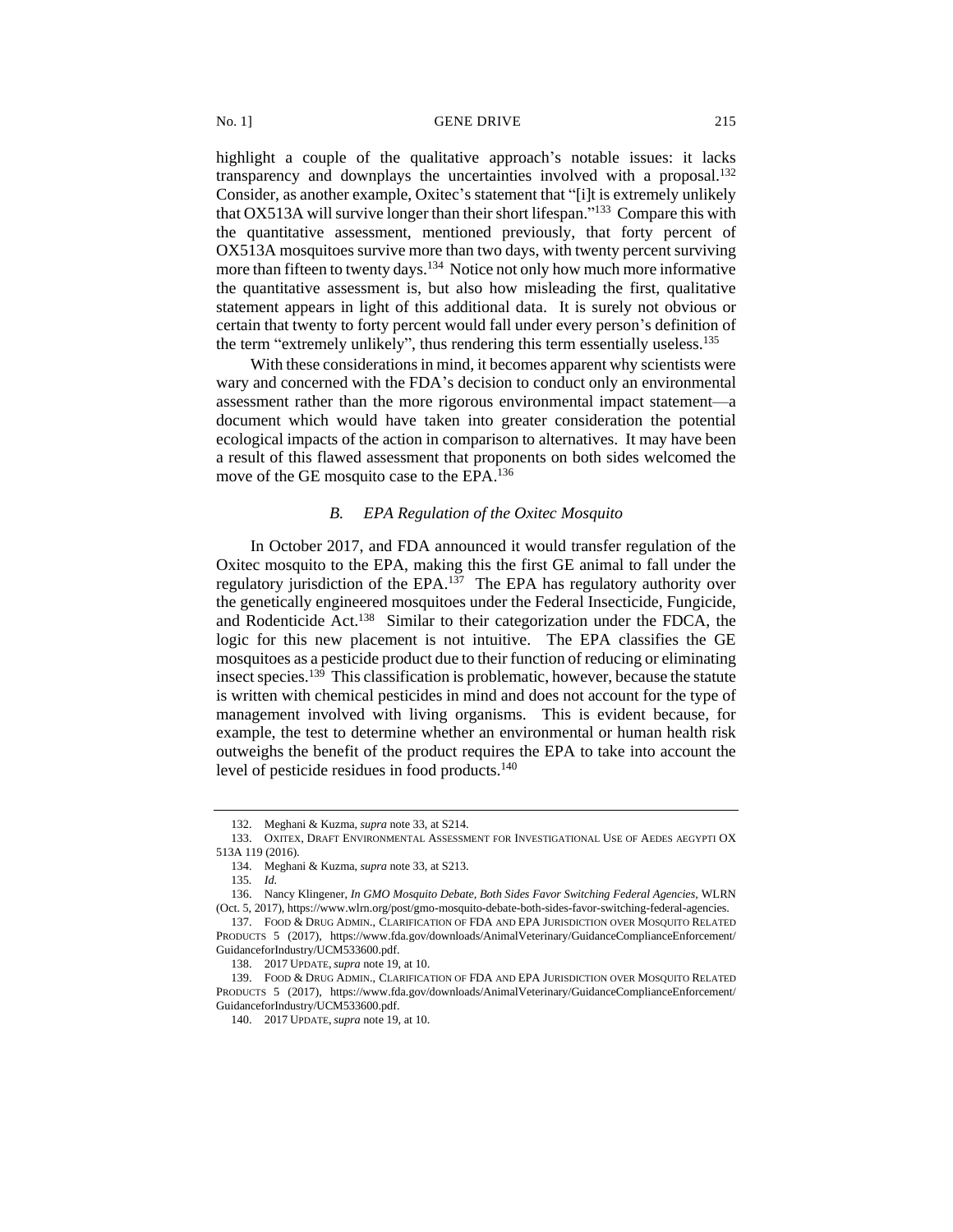The classification is further problematic when considering how it will apply to the future of biotechnology, especially gene drives. Research is emerging regarding the use of gene drives to eradicate disease-spreading rats.<sup>141</sup> Like the mosquitoes, this genetically engineered animal would act as a pesticide (or rodenticide) which should place it within the jurisdiction of the EPA under the current logic.<sup>142</sup> The problem is that mammals have different considerations than invertebrates—for example society may be more concerned about the humane treatment of mammals than invertebrate insects.<sup>143</sup> Under the regulations instilled by the EPA, consideration is not afforded to the humane treatment of the pesticide or the health of the pesticide.<sup>144</sup>

The big question, however, is whether the EPA is better equipped to handle the environmental concerns which come with these wild-release biotechnology products than the FDA?

## *1. EPA Ecological Risk Assessment*

As should be expected from an agency which purpose is to protect the environment, the EPA's approach to environmental assessment is the most thorough of the three agencies in the Coordinated Framework.<sup>145</sup> This is mainly due to its extensive guidelines and three step process for conducting human health and ecological risk assessments.<sup>146</sup>

The EPA begins its assessment with a step called "problem formation."<sup>147</sup> This phase is dedicated to defining endpoints—the human or environmental health values important to the decision.<sup>148</sup> For example, an endpoint from an ecological risk assessment of the EPA-regulated *Wolbachia* mosquito would be the efficacy of mosquito management.<sup>149</sup> Next, the EPA creates conceptual models, which are written descriptions and visual representations of predicted relationships between ecological entities and potential stressors.<sup>150</sup> This step is important because the models provide a unique visual of what is known and not

<sup>141.</sup> Caroline M. Leitschuch et al., *Developing Gene Drive Technologies to Eradicate Invasive Rodents from Islands*, 5 J. OF RESPONSIBLE INNOVATION 121, 124 (2018).

<sup>142.</sup> 2017 UPDATE,*supra* note 19, at 10.

<sup>143</sup>*. See Animal Welfare Act,* U.S. DEP'T AGRIC., http://www.aphis.usda.gov/aphis/ourfocus/ animalwelfare/sa\_awa/ct\_awa\_program\_information (last visited Nov. 29, 2018) (stating that the AWA does not apply to invertebrates).

<sup>144</sup>*. See* 2017 UPDATE, *supra* note 19, at 10 (conveying the test the EPA uses to determine the safety of a pesticide, asking whether it poses unreasonable risk to man or the environment and assessing human dietary risks associated with pesticide use).

<sup>145</sup>*. See* ENVTL. PROT. AGENCY, GUIDELINES FOR ECOLOGICAL RISK ASSESSMENT 40 (May 14, 1998), https://www.epa.gov/sites/production/files/2014-11/documents/eco\_risk\_assessment1998.pdf (detailing the EPA's risk assessment process).

<sup>146</sup>*. About Risk Assessment,* ENVTL. PROT. AGENCY, https://www.epa.gov/risk/about-risk-assessment (last visited Feb. 25, 2020).

<sup>147.</sup> GENE DRIVES,*supra* note 8, at 116.

<sup>148</sup>*. Id.*

<sup>149.</sup> DAMAYANTI BUCHORI ET AL., RISK ASSESSMENT ON THE RELEASE OF WOLBACHIA-INFECTED AEDES AEGYPTI 30 (2017), http://www.eliminatedengue.com/library/publication/document/yogyakarta/risk\_ assessment\_on\_the\_release\_of\_wolbachia-infected\_aedes\_aegypti.pdf.

<sup>150.</sup> ENVTL. PROT. AGENCY, GUIDELINES FOR ECOLOGICAL RISK ASSESSMENT 40 (May 14, 1998), https://www.epa.gov/sites/production/files/2014-11/documents/eco\_risk\_assessment1998.pdf.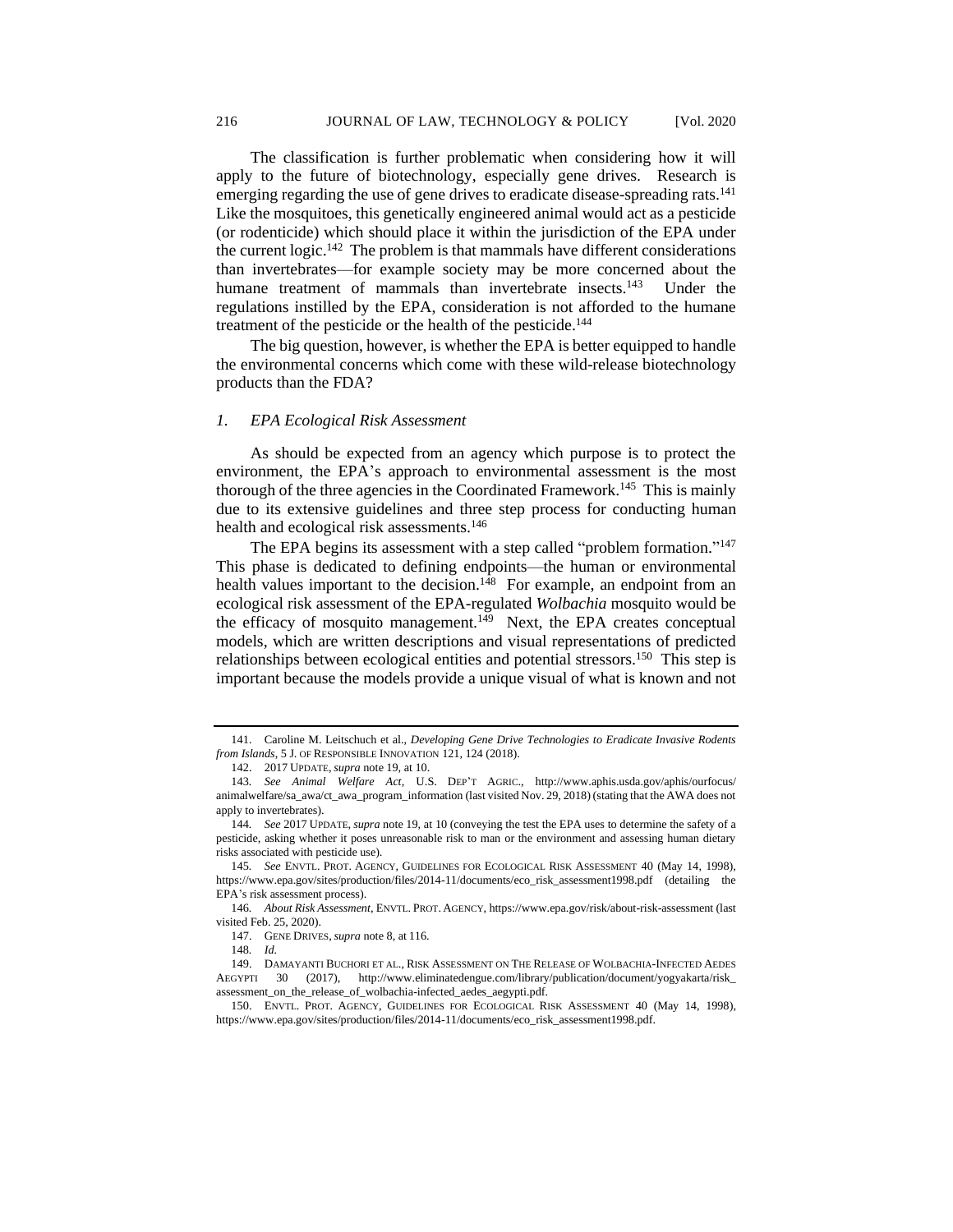known about the problem and aids the agency to plan further research into the problem.<sup>151</sup>

With the information from the planning stage in hand, the risk managers and assessors of the EPA are ready to conduct an analysis.<sup>152</sup> The purpose of the analysis phase is to determine the various effects of stressors on ecological entities and the level of exposure to those stressors.<sup>153</sup> Finally, the information from the analysis is synthesized into an estimate of risk, in a stage called "risk characterization." 154 "Risk" is the chance of harmful effects to human health or ecological systems, taking into account the probability of an event occurring (exposure) and the negative impact of that event (effect).<sup>155</sup>

The EPA's ecological risk assessment differs from the NEPA environmental assessment processes used by the FDA and USDA in several regards.<sup>156</sup> Perhaps most importantly, the EPA ecological risk assessment guidance promotes a probabilistic, quantitative approach as opposed to the deterministic, qualitative approach typically used in NEPA mandated EAs.<sup>157</sup> As discussed above, qualitative environmental assessments, such as those utilized in the FDA regulatory process, can be problematic. First, risks reported in this way, on a categorical high, medium, or low scale, cannot be adequately validated without quantitative definitions of these categories.<sup>158</sup> Additionally, qualitative assessments fail to sufficiently characterize and quantify the uncertainty associated with the assessed technology.<sup>159</sup> In contrast, the EPA's approach would portray uncertainty and variability for each parameter using probability distributions.<sup>160</sup> A quantitative approach is better for environmental risk assessments because it not only provides better information for the agency itself to aid in its decision-making, but also provides better quality information to the public who may review this information and participate in the regulatory process.

## *2. Application of EPA Risk Assessment to Gene Drive Organisms*

Some scholars posit that the EPA's approach to risk assessment is mostly well suited for regulating upcoming gene drive technologies, or at least better so

<sup>151</sup>*. Id.* at 41.

<sup>152.</sup> GENE DRIVES,*supra* note 8, at 116.

<sup>153</sup>*. Id.*

<sup>154</sup>*. Id.*

<sup>155.</sup> Anthony J. Conner et al., *The Release of Genetically Modified Crops into the Environment*, 33 THE PLANT J. 19, 21 (2002); *see also About Risk Assessment*, ENVTL. PROT. AGENCY, https://www.epa.gov/risk/ about-risk-assessment (last visited Feb. 25, 2019) (giving the EPA's definition of risk).

<sup>156.</sup> GENE DRIVES,*supra* note 8, at 116.

<sup>157</sup>*. See* ENVTL. PROT. AGENCY, RISK ASSESSMENT FORUM WHITE PAPER: PROBABILISTIC RISK ASSESSMENT METHODS AND CASE STUDIES (2014) (describing the guidelines for the EPA's quantitative approach to ecological risk assessments); *see also* Keith R. Hayes et al., *Meeting the Challenge of Quantitative Risk Assessment for Genetic Control Techniques: A Framework and Some Methods Applied to the Common Carp (Cyprinus carpio) in Australia*, 16 BIOLOGICAL INVASIONS, 1273 (2014) (comparing the probabilistic risk assessment approach to the deterministic approach more prevalent across regulating bodies).

<sup>158.</sup> Hayes et al., *supra* note 157, at 1276.

<sup>159</sup>*. Id.*

<sup>160.</sup> Meghani & Kuzma, *supra* note 28, at S215.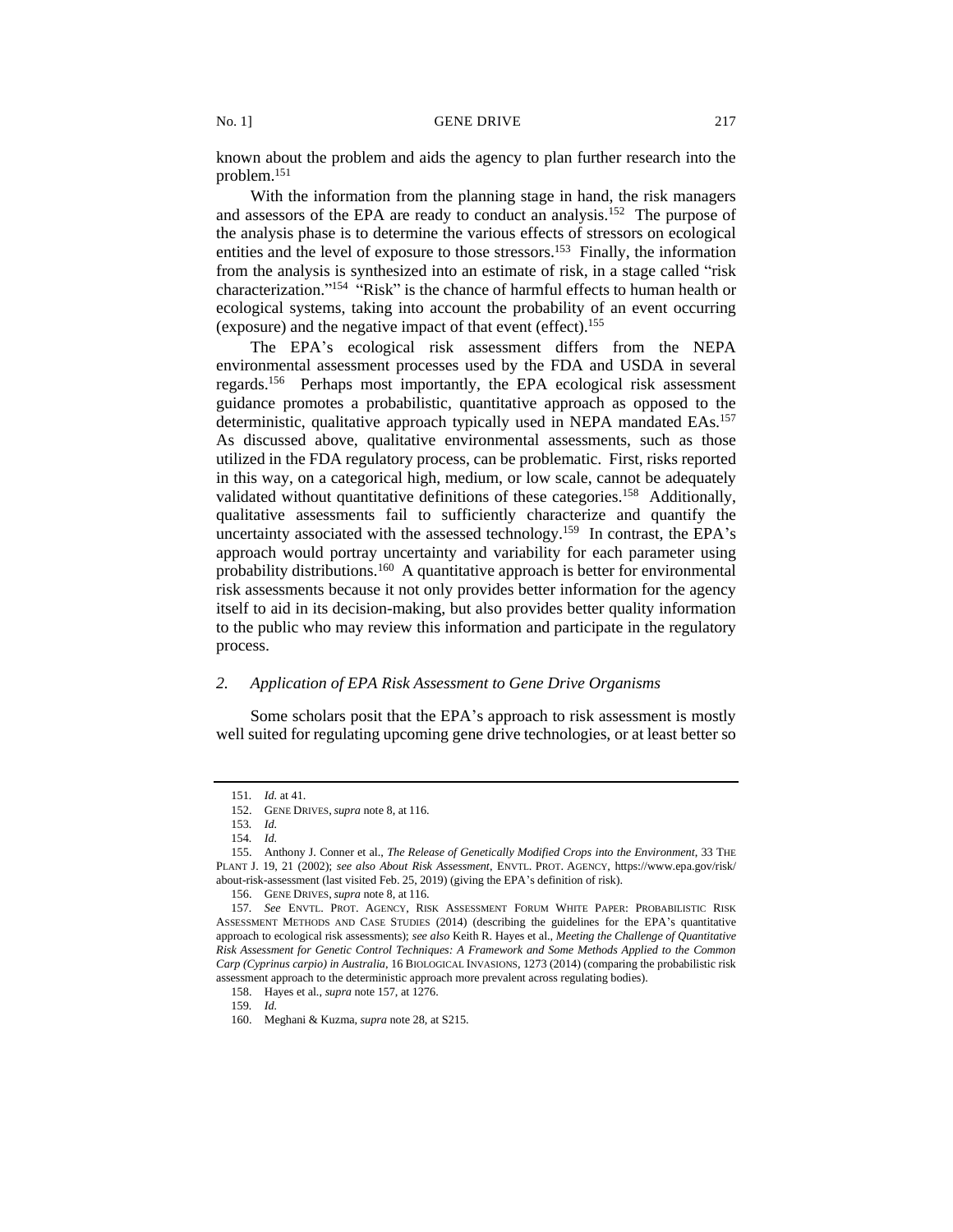than the FDA's environmental assessment.<sup>161</sup> Two strengths of the ecological risk assessment are the ability to create cause and effect models and to quantify the probability of specific outcomes.<sup>162</sup> Gene drives are likely to involve multiple stressors and cumulative effects which will require detailed models to understand and plan a thorough analysis.<sup>163</sup> Merely listing the various stressors will not be sufficient, as would be done in the typical environmental assessment. Examples of models which could be useful for categorizing gene drive risks include invasive species models which show movement of invasive species through an ecosystem and various environmental interactions, or proposed plans for genetically modified organisms which take into account survival and reproduction of the organisms, interactions between the organism and the environment, and genetic transfer, among other considerations.<sup>164</sup>

This is not to say that ecological risk assessments are perfect for evaluating gene drive technologies. One limitation is that the EPA's risk assessments have focused on individual stressors affecting only a few receptors over relatively small areas.<sup>165</sup> Additionally, assessments do not sufficiently account for variation in intensity of stressors by location and over time.<sup>166</sup> Thirdly, the EPA has typically conducted ecological risk assessments for chemicals rather than organisms, and some worry that the process will not adequately cover the concerns that are unique to releasing live animals.<sup>167</sup>

## *C. The Case of the Diamondback Moth*

The EPA's regulatory authority over the Oxitec mosquito demonstrates that if a biotechnology product both classifies as a genetically engineered animal and functions as a pesticide it falls under the regulatory jurisdiction of the EPA. The framework becomes even more complicated when the product in question is a genetically engineered animal, which is used as a pesticide, and the pest it is designed to eliminate is a plant pest; in that situation, jurisdiction would fall to the USDA.<sup>168</sup> The USDA/APHIS is currently the only U.S. agency to review and approve of a wild-release genetically engineered insect: a GE variant of the plant pest, the diamondback moth.<sup>169</sup>

The GE diamondback moth was also developed by Oxitec, and, like its GE mosquito, the moth also controls insect populations with self-limiting genes.<sup>170</sup>

<sup>161</sup>*. See* GENE DRIVES, *supra* note 8, at 114 (discussing EPA ecological risk assessments and how they would apply to gene drives).

<sup>162</sup>*. Id.* at 128.

<sup>163</sup>*. Id.*

<sup>164</sup>*. Id.* at 202, 205.

<sup>165</sup>*. Id.* at 203.

<sup>166</sup>*. Id.*

<sup>167</sup>*. Id.*

<sup>168.</sup> 2017 UPDATE,*supra* note 19, at 23–24.

<sup>169.</sup> Kristen V. Brown, *America's First Free-Roaming Genetically Engineered Insects are Coming to New York,* GIZMODO (July 7, 2017), https://gizmodo.com/the-us-just-greenlit-the-release-of-genetically-modifie-1796725343.

<sup>170</sup>*. Diamondback Moth Project at Cornell University FAQ,* CORNELL U. C. AGRIC. & LIFE SCI., https://shelton.entomology.cornell.edu/diamondbackmoth/diamondback-moth-project-at-cornell-universityfaq/ (last updated Jan. 29, 2020).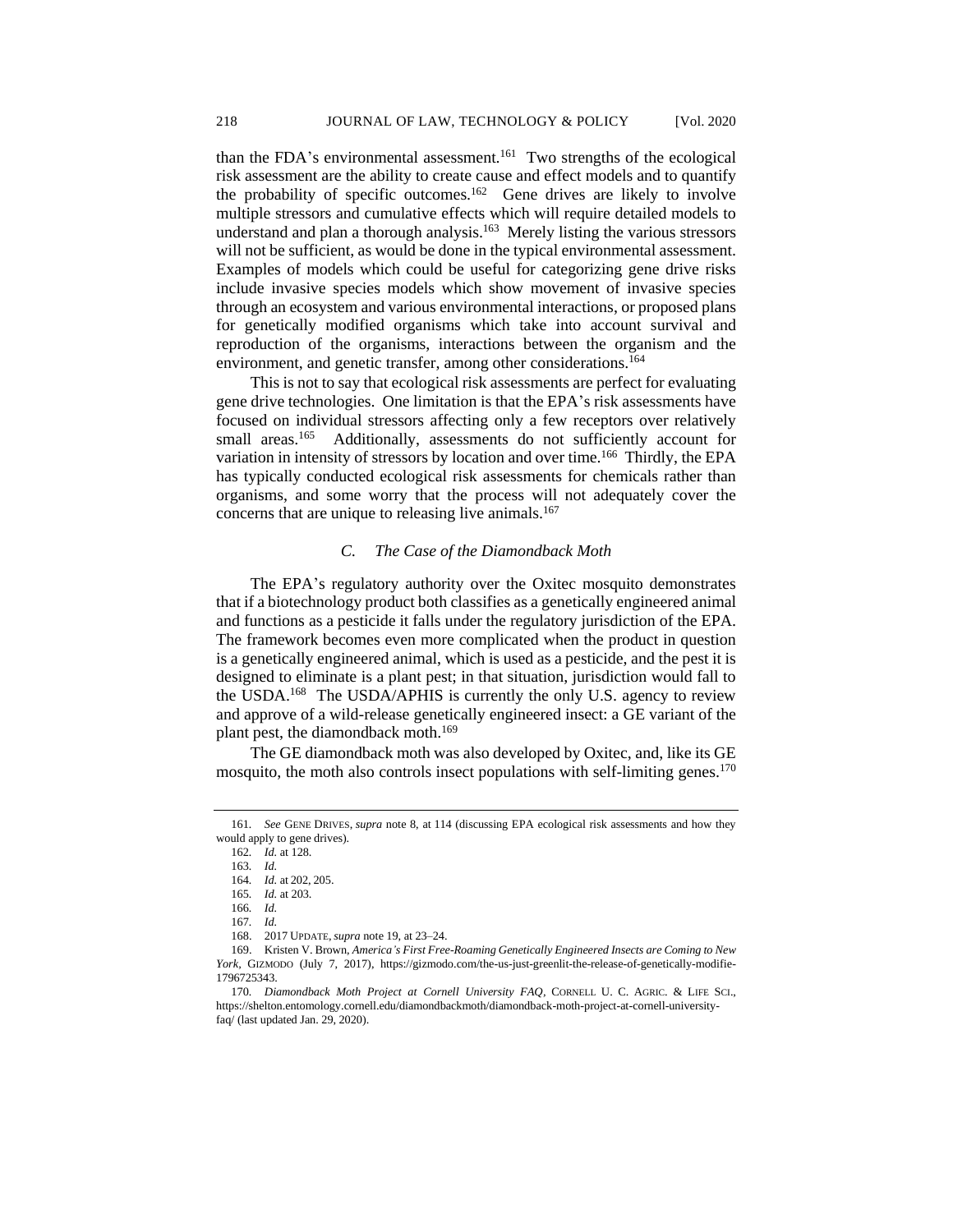In March 2016, Cornell University submitted an application to APHIS for permission for open release of its genetically engineered moths in New York, after already being approved in 2014 for caged releases of the insects.<sup>171</sup> The next year, in April 2017, APHIS released its EA, initiating the public comment period.<sup>172</sup> A month later, public comments closed with over 670 comments; compare that to the 2,600 comments the FDA received regarding the Oxitec mosquito in only three days.<sup>173</sup> Shortly after, APHIS released its finding of no significant impact for release of the GE diamondback moths.<sup>174</sup>

As its function is essentially the same as the GE mosquito, the GE moth carries all the same environmental risks that upset Florida citizens, yet the moth was approved relatively quickly by the USDA with little opposition. In fact, as with the AquAdvantage salmon and the Oxitec mosquito, the USDA conducted its environmental assessment and released a finding of no significant impact, again without completing any environmental impact statement.<sup>175</sup> However, unlike the salmon or the mosquito, critique of the USDA's decision is not prevalent.

The Northeast Organic Farming Association of New York spoke against the decision to forgo an environmental impact statement.<sup>176</sup> The organization's policy advisor stated that any release of a novel organism into the environment should be a significant issue and was skeptical about the USDA/APHIS's claim that the insects would only be released in a ten-acre area.<sup>177</sup>

The environmental assessment itself is interesting in that its focus is clearly on how the biotechnology affects or could affect agricultural practices.<sup>178</sup> For example, under a section for effects on wildlife, the assessment states the proposed "release of GE DBMs are not anticipated to change common agricultural activities related to preparing and maintaining agricultural fields that are currently occurring" and horizontal gene transfer to predators is also unlikely.<sup>179</sup> Like the FDA had a narrowed focus on the health of the GE animal and human health, the USDA has tailored its environmental assessment to focus on the effects of the GE insects on agricultural crops.<sup>180</sup>

<sup>171.</sup> U.S. DEP'T AGRIC., NATIONAL ENVIRONMENTAL POLICY ACT DECISION: FINDING OF NO SIGNIFICANT IMPACT FOR PERMIT TO FIELD RELEASE GENETICALLY ENGINEERED DIAMONDBACK MOTHS 1–2 (July 6, 2017), https://www.aphis.usda.gov/brs/aphisdocs/16\_076101r\_fonsi.pdf.

<sup>172</sup>*. Id.* at 4.

<sup>173</sup>*. Id.*; Neuhaus & Caplan, *supra* note 54.

<sup>174.</sup> U.S. DEP'T AGRIC., NATIONAL ENVIRONMENTAL POLICY ACT DECISION: FINDING OF NO SIGNIFICANT IMPACT FOR PERMIT TO FIELD RELEASE GENETICALLY ENGINEERED DIAMONDBACK MOTHS (July 6, 2017), https://www.aphis.usda.gov/brs/aphisdocs/16\_076101r\_fonsi.pdf.

<sup>175</sup>*. Id*.

<sup>176.</sup> Tiffany Stecker, *Genetically Engineered Moths Spark Debate over Biotech Bugs,* BLOOMBERG NEWS (Apr. 18, 2017), https://www.bna.com/geneticallyengineered-moths-spark-n57982086838/.

<sup>177</sup>*. Id.*

<sup>178</sup>*. See* U.S. DEP'T AGRIC., FINAL EA FOR PERMIT TO RELEASE GE DIAMONDBACK MOTH (June 2017), https://www.aphis.usda.gov/brs/aphisdocs/16\_076101r\_fea.pdf (describing the environmental assessment conducted for the field release of diamondback moths).

<sup>179</sup>*. Id*. at 36*.*

<sup>180</sup>*. See id.* (demonstrating that the USDA's focus throughout its environmental assessment of the diamondback moths is how it affects agriculture as compared to the alternative of doing nothing).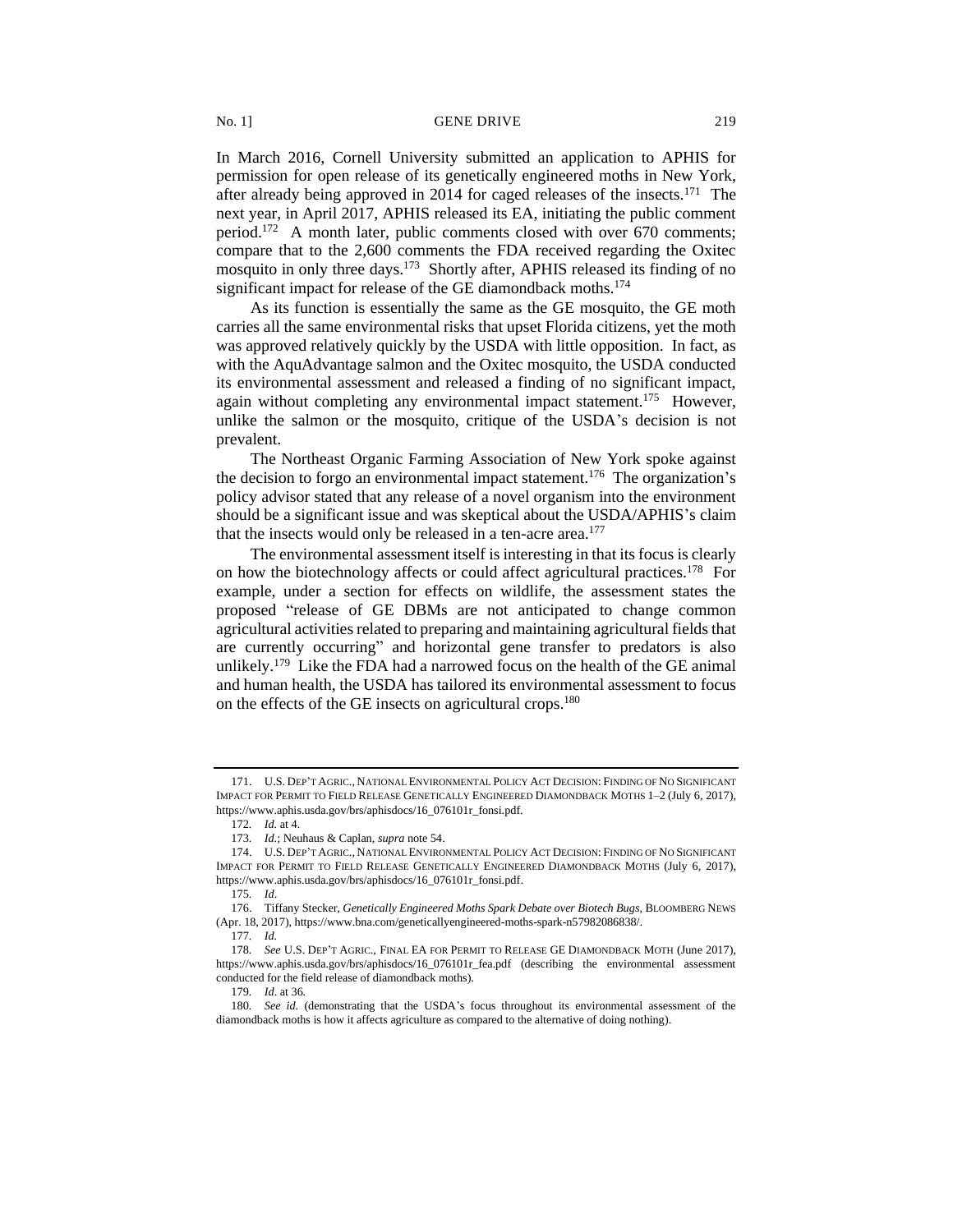This may explain how the moth passed through the USDA's inspection process so quickly compared to how the similar mosquito fared with the FDA, and, more recently, the EPA. Cornell University states that the diamondback moth is the worst plant pest worldwide, costing farmers four to five billion dollars annually.<sup>181</sup> Noting that the USDA's purpose is to protect and promote agriculture, it only makes sense the agency would want to push through controls for this pest. Furthermore, its environmental assessment states that the GE moth actually benefits the environment by lessening the need for the harmful pesticides currently used in agriculture to kill these pests.<sup>182</sup>

#### IV. RECOMMENDATION

The problem of how to regulate biotechnology isn't new, and many scholars are well aware that the current regulatory framework within the U.S. is convoluted, inconsistent, and fails to adequately address the problems at hand.<sup>183</sup> The Coordinated Framework was explicitly meant to be adapted as technology changed, and, although there has been some modification, nothing significant has changed since its adoption in 1986.<sup>184</sup> The most recent update in 2017 only acts as a guide to aid innovators through the approval process by merely detailing which agency is responsible for various types of biotechnology and providing hypotheticals to illustrate how the categorization works in practice.<sup>185</sup> In fact, the update itself states that the existing framework already adequately covered human health and environmental concerns, and only lacked clarification, transparency, and predictability for inventors.<sup>186</sup>

Several scholars have claimed the problem with the Coordinated Framework is that it is confusing to navigate, and inventors cannot be certain which agency will regulate their technology or how to apply.<sup>187</sup> However, as demonstrated in the Analysis above, this is not the greatest danger associated with the current regulatory system. Each agency works for its own agenda, each has its own method of evaluating new technologies, and each conduct different types of assessments to determine environmental impact. As demonstrated in the Analysis of this Note, the inconsistencies in the environmental assessments are particularly problematic, especially where products with identical methods of action and substantially similar risks are treated differently merely due to differences in how they are applied.

<sup>181</sup>*. Diamondback Moth Project at Cornell University FAQ,* CORNELL U. C. AGRIC. & LIFE SCI., https://shelton.entomology.cornell.edu/diamondbackmoth/diamondback-moth-project-at-cornell-university-faq (last updated Jan. 25, 2019).

<sup>182.</sup> U.S. DEP'T AGRIC., FINAL EA FOR PERMIT TO RELEASE GE DIAMONDBACK MOTH (June 2017), https://www.aphis.usda.gov/brs/aphisdocs/16\_076101r\_fea.pdf.

<sup>183</sup>*. See, e.g.,* Alison Peck, *Re-framing Biotechnology Regulation*, 72 FOOD & DRUG L. J. 314 (2017) (discussing the need to rework the Coordinated Framework).

<sup>184</sup>*. Id.*

<sup>185.</sup> 2017 UPDATE,*supra* note 19*.*

<sup>186</sup>*. Id.*

<sup>187</sup>*. See, e.g.*, Joel F. Aldrich, *The Rise of The Mutants: Obtaining Regulatory Approval for The Release of Genetically Modified Mosquitoes*, 17 COLUM. SCI. & TECH. L. REV. 292, 311–12 (2016).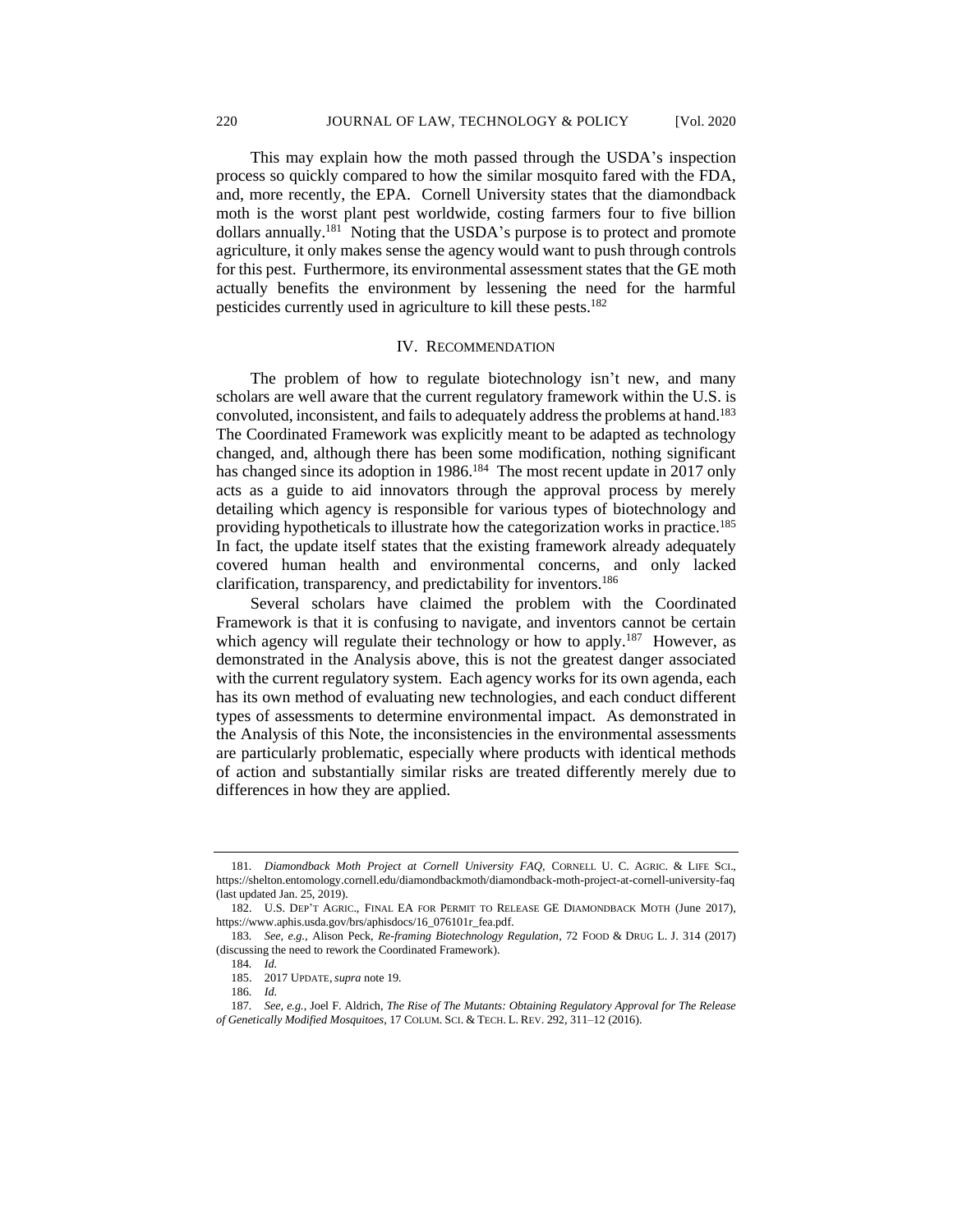The future of genetically engineered animals promises to be vast with a great variety of different applications. One example, as mentioned in the Analysis, is the development of GE rats to lower populations of disease-carrying rodents.<sup>188</sup> Other ideas for gene drive technology include eradicating populations of invasive species, modifying disease vectors to hinder disease transmission, or altering pesticide-resistant pests to render them susceptible.<sup>189</sup> These applications will present a new range of never-before-seen risks that will require careful consideration and evaluation by regulatory agencies, and under the current regulatory framework, many of these GE animals are likely to fall under the jurisdiction of the FDA as new animal drugs.<sup>190</sup> Given the weaknesses of the FDA's previous GE animal assessments, if biotechnology continues on its current trajectory, it will be necessary for the FDA to conduct more thorough environmental assessments.

This section begins by discussing potential legislative and regulatory solutions to ensure consistency and promote environmental health and safety in the age of biotechnology, including the creation of entirely new legislation specifically directed at biotechnology products. Alternatively, the CEQ could promulgate new regulations to provide equal environmental protection across agencies. Next, this section addresses how courts could ensure stricter agency compliance with NEPA requirements. Finally, this Note addresses how the agencies themselves could adopt better guidelines for assessing the risks associated with future biotechnology.

## *A. New Biotechnology-Specific Legislation*

New legislation could be written to replace the Coordinated Framework in order to ensure consistency and thoroughness of environmental assessments for biotechnology products. This could be achieved either by designating a new agency dedicated to the regulation of biotechnology or by simply specifying which existing agency should handle this area of innovation.<sup>191</sup>

Creating an entirely new agency would be a major endeavor and is unlikely to be a viable solution to the problem.<sup>192</sup> However, another potential solution could be to write new biotechnology-specific legislation which directs all genetically engineered animals to the EPA. This may be an intuitive placement for the animals; the National Research Council has previously stated that the greatest concerns associated with animal biotechnology are environmental impacts.<sup>193</sup> This designation would resolve confusion over which agency regulates the animals, provide consistency by regulating all animals under the

<sup>188.</sup> Megan Scudellari, *Self-Destructing Mosquitoes and Sterilized Rodents: The Promise of Gene Drives*, 571 Nature 160, 160 (2019).

<sup>189.</sup> JACQUE KEELE, BUREAU OF RECLAMATION, USING GENETIC MANIPULATION TO CONTROL INVASIVE SPECIES (2017); Kevin M. Esvelt et al., *Concerning RNA-Guided Gene Drives for the Alteration of Wild Populations*, ELIFE, https://elifesciences.org/articles/03401.pdf.

<sup>190</sup>*. New Animal Drug Applications*, *supra* note 70.

<sup>191.</sup> Carlene Dooley, *Regulatory Silos: Assessing the United States' Regulation of Biotechnology in the Age of Gene Drives*, 30 GEO. ENVTL. L. REV. 547, 562 (2018).

<sup>192</sup>*. Id*.

<sup>193.</sup> NATIONAL RESEARCH COUNCIL, ANIMAL BIOTECHNOLOGY: SCIENCE-BASED CONCERNS 9 (2002).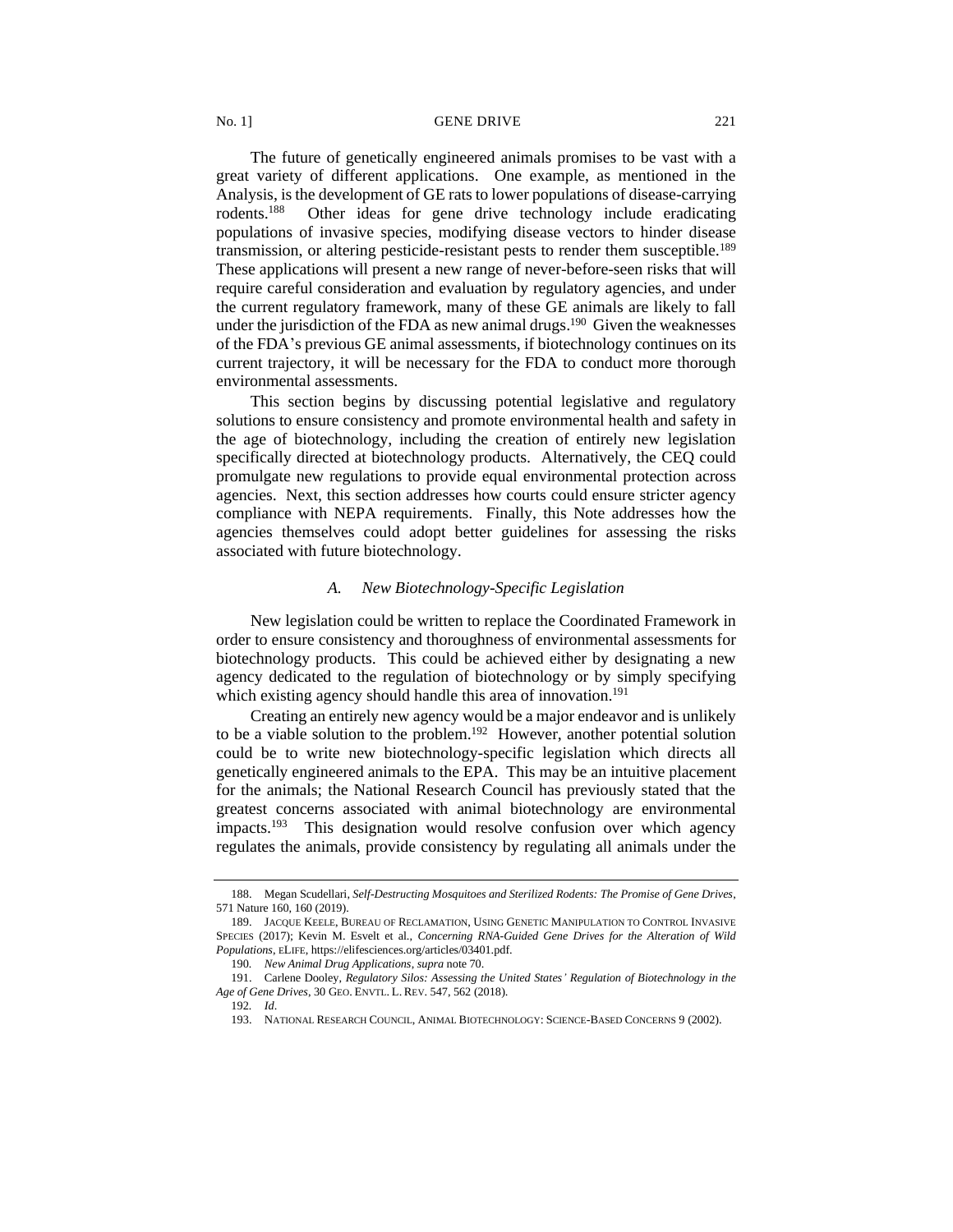same agency, and circumvent the problematic environmental assessments conducted by the FDA and USDA. This proposal does have some problems, however. First, directing all GE animals to the EPA could require the agency to work outside of its area of expertise.<sup>194</sup> An example would be the AquAdvantage salmon; although the EPA may be best situated to perform a thorough ecological risk assessment, it does not have as much experience regulating products for human consumption beyond evaluating safe amounts of pesticide residue.<sup>195</sup> In such cases, the FDA may actually be the best regulatory body to evaluate and regulate the product, provided the agency conducts more thorough assessments to ensure environmental safety. A second problem with this proposal is that the EPA may become overwhelmed with the influx of GE animals and be forced to conduct less thorough risk assessments as a result.

## *B. Reworking NEPA: Legislative Solutions*

Other than changing the Coordinated Framework itself, consistency of environmental assessments across agencies could be achieved by amending the National Environmental Policy Act to provide more decisive and encompassing requirements for environmental reviews. As it is currently written, NEPA provides little direction for agencies.<sup>196</sup> In what is probably its most relevant section, NEPA only says that all agencies of the federal government shall include in every recommendation or report on major federal actions significantly affecting the quality of the human environment, a detailed statement on the environmental impact of the proposed action.<sup>197</sup> The broad language of this provision allows significant agency discretion to determine when an environmental impact statement is necessary. For example, the FDA's interpretation is than an EIS is only required when there is an "unacceptable risk." 198 This has allowed the FDA to avoid completing environmental impact statements for either the AquAdvantage salmon or the Oxitec mosquito, even though scientists voiced concerns that significant environmental impact was certainly possible.<sup>199</sup>

Congress could address this inconsistency by rewriting this section of NEPA in more decisive language. An example of new language could be: "an environmental impact statement shall be compiled when an agency action is found to have any impact on the environment." This change cuts the "significant

<sup>194</sup>*. See* Gregory M. Mandel, *Gaps, Inexperience, Inconsistencies, and Overlaps: Crisis in The Regulation of Genetically Modified Plants and Animals,* 45 WM. & MARY L. REV. 2167, 2239 (2004) (discussing the inexperience of the Coordinated Framework agencies at regulating certain genetically modified organisms).

<sup>195</sup>*. Setting Tolerances for Pesticide Residues in Food,* ENVTL. PROTECTION AGENCY, https://www.epa.gov/pesticide-tolerances/setting-tolerances-pesticide-residues-foods#food-safety (last visited Mar. 12, 2020).

<sup>196.</sup> 42 U.S.C. § 4332(c) (2018).

<sup>197</sup>*. Id*.

<sup>198</sup>*. Environmental Impact Evaluation Process,* U.S. FOOD & DRUG ADMIN., https://www.fda.gov/ AnimalVeterinary/DevelopmentApprovalProcess/ucm314401.htm (last visited Jan. 31, 2019).

<sup>199</sup>*. See, e.g.,* Elizabeth M. P. Madin, *Genetically Engineered Salmon Pose Environmental Risks that Must be Considered,* 61 BIOSCIENCE 6, 6 (2011) (discussing briefly some of the serious ecological risks associated with genetically modified salmon). *See also,* Meghani & Kuzma, *supra* note 28 (highlighting some environmental risks of GE mosquitoes).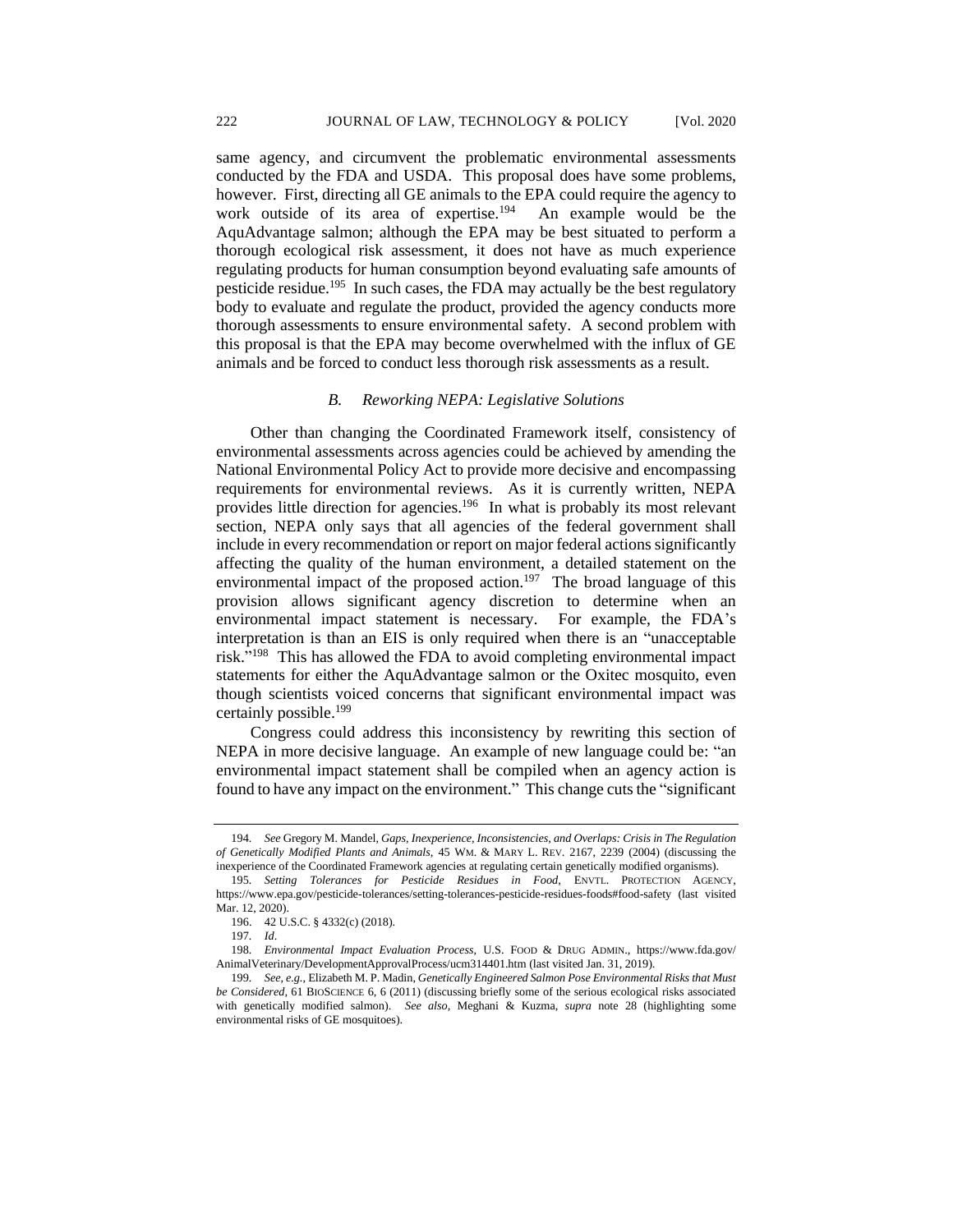risk" language, which agencies tend to read as a high threshold, allowing them to prepare the environmental impact statement only in the most extreme cases.

## *C. Reworking NEPA: Administrative Solutions*

Another method to ensure consistent, higher quality risk assessments across agencies would be through administrative rulemaking. The Council on Environmental Quality (CEQ) is the agency responsible for implementing NEPA.<sup>200</sup> Through its various regulations it has played a significant role in defining requirements for environmental impact statements, and it created the environmental assessment as a means for agencies to determine whether an action is likely to have a "significant" impact so as to require preparation of an EIS.<sup>201</sup> However, as demonstrated in the Analysis above, the large amount of discretion afforded to agencies to decide whether to complete an EIS results in many decisions to forgo the more thorough assessment, even in instances where an environmental assessment suggests significant environmental impact is possible. For that reason, a potential change to the NEPA regulations would be to eliminate the environmental assessment/environmental impact statement distinction entirely and, instead, adopt the EPA's ecological risk assessment.

As discussed above, the EPA risk assessment is much more thorough than the current NEPA environmental assessment requirements and may be a better fit for the future of gene drive and other biotechnologies that may fall under agencies other than the EPA. The CEQ could promulgate rules making the EPA's three stage risk assessment procedure the standard for all NEPA environmental assessments. This decision would ensure the FDA, USDA, and EPA all review environmental risks equally and with appropriate thoroughness and transparency.

## *D. Judicial Solutions*

Though a legislative change may be an ideal solution to ensure improved environmental assessments for biotechnology, the legislative process is undoubtedly long and arduous. Gene drives may reach regulators in as little as three years, and there needs to be some assurance in place that these technologies will be assessed for environmental risks thoroughly and appropriately.<sup>202</sup> One alternative method for improving assessments across agencies could be enforcement of NEPA requirements in the court system.

Although it is well established that NEPA does not require agencies to conduct any particular risk assessment, $2^{03}$  some courts, particularly in the Ninth

<sup>200.</sup> 42 U.S.C. § 4342 (2018).

<sup>201.</sup> Albert C. Lin, *Revamping our Approach to Emerging Technologies,* 76 BROOK. L. REV.1309, 1348 (2011); Jamison E. Colburn, *Administering the National Environmental Policy Act*, 45 ENVT'L. L. REP. NEWS & ANALYSIS 10287, 10316 (2015).

<sup>202.</sup> Megan Scudellari, *Self-Destructing Mosquitoes and Sterilized Rodents: The Promise of Gene Drives*, 571 NATURE 160, 160 (2019).

<sup>203.</sup> Jamison E. Colburn, *The Risk in Discretion: Substantive NEPA's Significance*, 41 COLUM. J. L. 1, 37 (2016).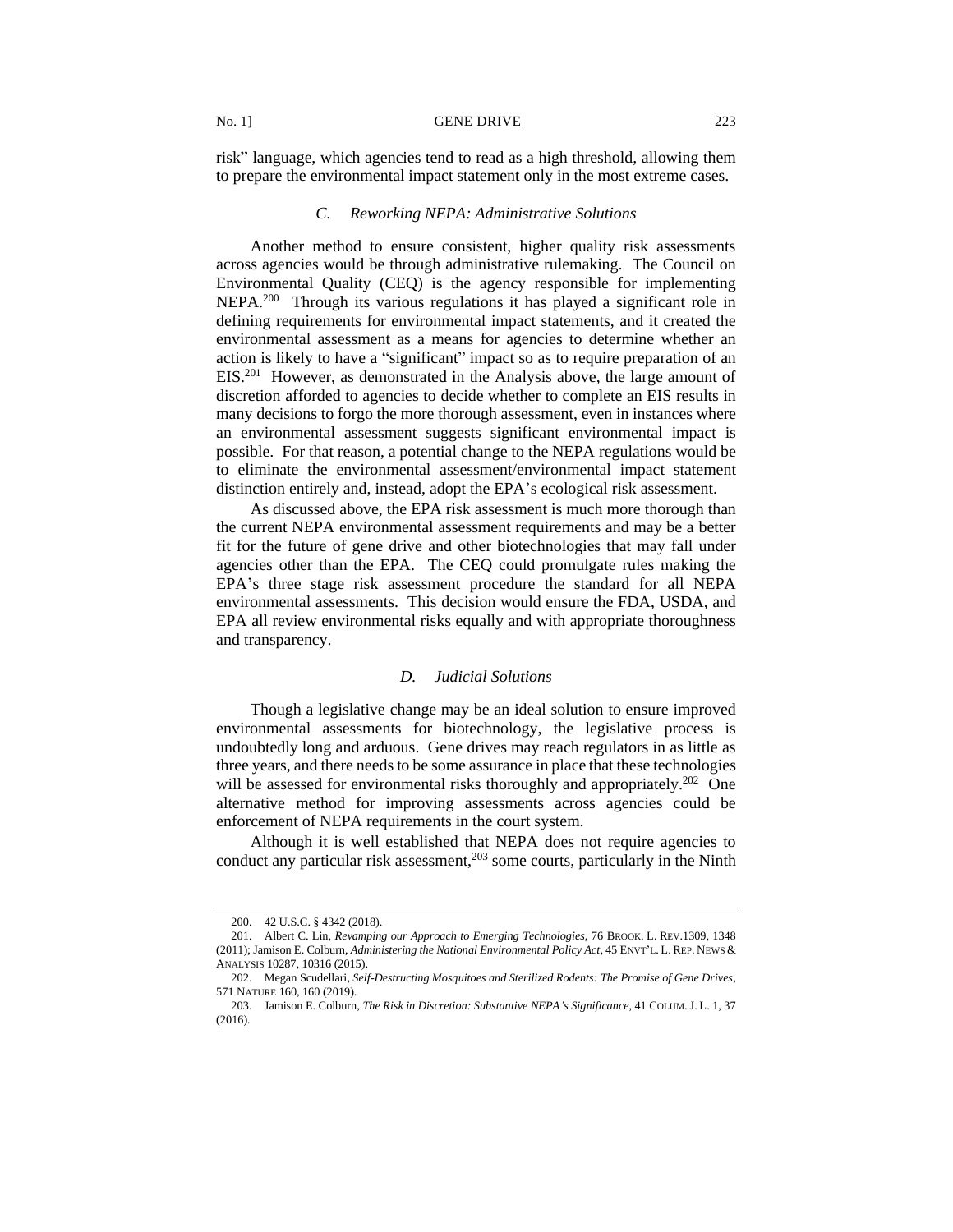Circuit, have found that agencies' decisions not to prepare any EIS violated NEPA.<sup>204</sup> In the ninth circuit, an agency must prepare an EIS if the environmental effects of a proposed agency action are highly uncertain or if the federal action is controversial.<sup>205</sup>

Consider how this approach could influence, for example, the FDA's approval of the AquAdvantage salmon; upon publication of its draft EA, the FDA received thousands of comments, as well as letters from public interest groups, the Fish and Wildlife Service, and the U.S. Senate all expressing concern that the assessment inadequately evaluated the risk associated with the GE technology.<sup>206</sup> Under Ninth Circuit precedent, this would likely be enough evidence to demonstrate the controversial nature of the federal action, and, thus, the FDA would be required to prepare a full EIS for the GE fish.<sup>207</sup>

If all courts interpreted NEPA in this way, more environmentally risky agency actions would be evaluated under the more comprehensive EISs rather than an EA only. This is not, however, a perfect solution for the regulation of gene drives and other biotechnology. First, this does not solve the GloFish problem; if an agency takes no action at all, its decision simply is not governed by NEPA and no environmental assessment is required.<sup>208</sup> Second, the judicial process is not quick. Petitioners must first exhaust all administrative remedies before even reaching the district court.<sup>209</sup> This could be particularly problematic if the FDA is, in the meantime, allowed to proceed with its approval. $210$ Considering how rapidly a gene drive could spread through a population, the delays involved with administrative petitions and adjudication could be

207*. See* Nat'l Parks & Conservation Ass'n, 241 F.3d at 736 (determining that 85% of 450 comments was more than enough negative feedback on the action to constitute an "outpouring of public protest").

208. Int'l Ctr. for Tech. Assessment, 421 F.Supp.2d, at 8.

<sup>204</sup>*. See, e.g.*, Ocean Advocates v. U.S. Army Corps of Eng'rs, 402 F.3d 846, 865 (9th Cir. 2005) (explaining that the Army Corps of Engineers violated NEPA by failing to provide a convincing statement of reasons why its action would have an insignificant effect on the environment); *see also,* Nat'l Parks & Conservation Ass'n v. Babbitt, 241 F.3d 722 (9th Cir. 2001) (demonstrating how a court evaluates if an agency's decision not to complete an EIS as required by NEPA is arbitrary and capricious).

<sup>205.</sup> Nat'l Parks & Conservation Ass'n, 241 F.3d at 731.

<sup>206</sup>*. AquAdvantage Salmon—Response to Public Comments on the Environmental Assessment*, U.S. FOOD & DRUG ADMIN. (Sept. 14, 2018), https://www.fda.gov/animal-veterinary/animals-intentional-genomicalterations/aquadvantage-salmon-response-public-comments-environmental-assessment; EarthJustice & Center for Food Safety, Comment on Draft Environmental Assessment and Preliminary Finding of No Significant Impact Concerning a Genetically Engineered Atlantic Salmon (Apr. 26, 2013), http://www.centerforfoodsafety.org/files/42613-final-cfs-and-earthjustice-comment\_49553.pdf; Letter from Fish and Wildlife Service, U.S. DEPT. OF THE INTERIOR, to the Veterinary Medicine Advisory Committee, U.S. Food & Drug Admin. (Sept. 30, 2010) (on file at https://www.regulations.gov/document?D=FDA-2011-P-0448- 0001); Letter from U.S. Senate, to Margaret A. Hamburg, M.D., Commissioner of Food and Drugs, U.S. Food & Drug Admin. (Sept. 28, 2010) (on file at https://www.regulations.gov/document?D=FDA-2011-P-0448- 0001).

<sup>209.</sup> Ctr. For Food Safety v. Hamburg, 142 F.Supp.3d 898, 904 (N.D. Cal. 2015) (quoting Save Strawberry Canyon v. U.S. Dept. of Energy, 80 F.Supp.2d 737, 745 (N.D. Cal. 2011)), *vacated*, 696 Fed. Appx. 302 (9th Cir. 2017).

<sup>210</sup>*. See* Ctr. for Food Safety, 142 F.Supp.3d at 906 (claiming that the APA's "inoperative" exception to the exhaustion requirement only applies to optional administrative remedies and not to the FDA's mandatory citizen petition requirement), *vacated*, 696 Fed. Appx. 302 (9th Cir. 2017). *But see* Darby v. Cisneros, 509 U.S. 137 (1993) (stating that "an appeal to 'superior agency authority' is a prerequisite to judicial review . . . when the agency requires an appeal 'by rule and provides that the [administrative] action is . . . inoperative' pending that review" (quoting 5 U.S.C. § 704)).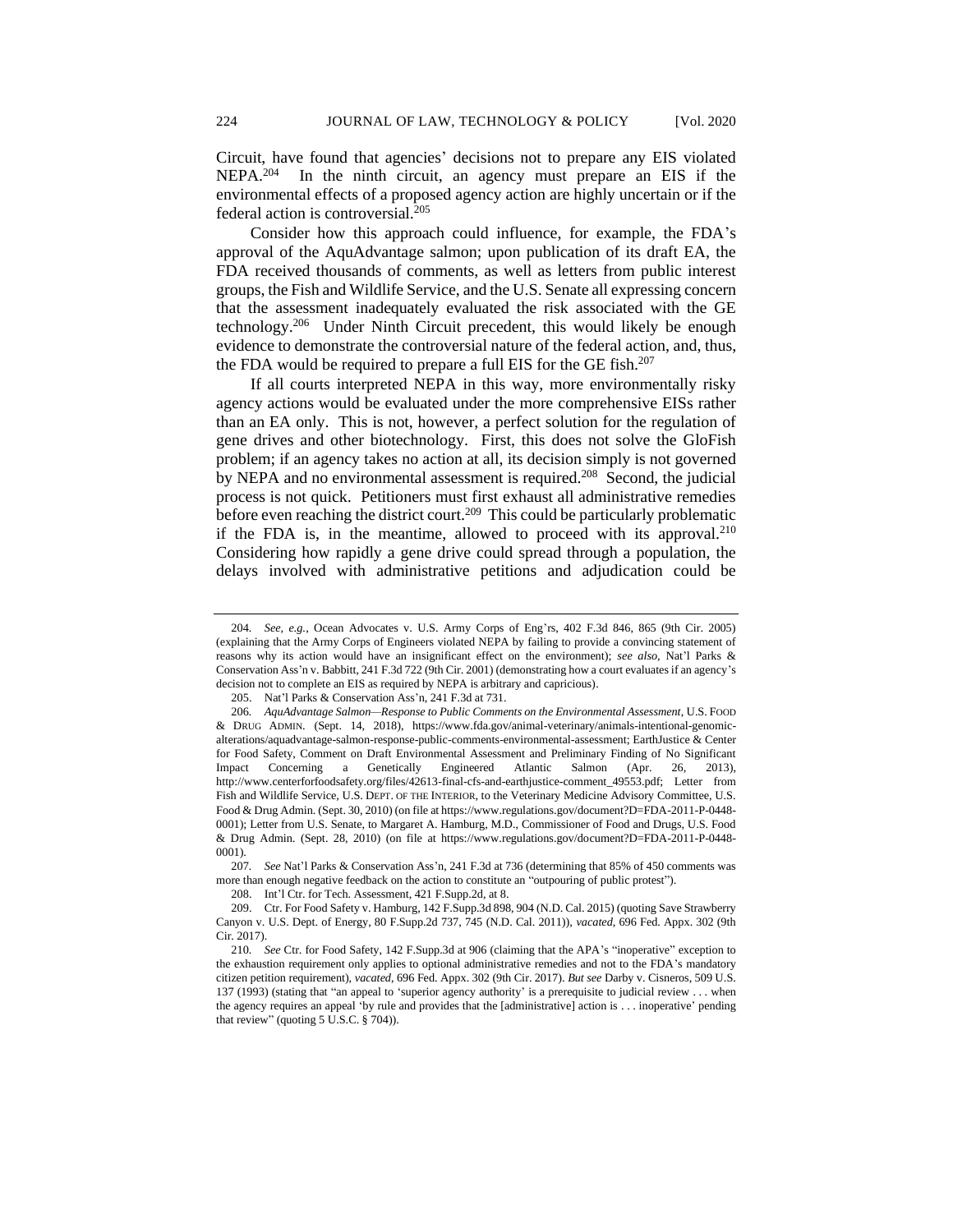seriously detrimental.<sup>211</sup> Lastly, judicial enforcement of NEPA requirements may only compel agencies to prepare an EIS, but does not dictate how agencies assess risks.<sup>212</sup>

## *E. Agency Guidance Documents*

The recommendations described above assume that agencies involved in the regulation of biotechnology will require some outside influence compelling them to conduct adequate assessments of the environmental risks posed by new biotechnologies, whether that be Congress or the judiciary. A different approach would be for the regulating agencies to take on the responsibility of evaluating these risks themselves through the formulation of risk assessment guidelines.

For some of the previously identified issues, administrative guidance may actually be the best solution. One particular problem which has not been addressed in this section is the FDA*'*s GloFish review: scientists and environmental groups claimed that the GloFish had the potential to impact ecological systems, but the FDA was able to choose not to conduct even the least stringent environmental assessment on the basis that a decision not to regulate is not a *"*federal action*"* under NEPA. <sup>213</sup> Though this issue could possibly be addressed by Congress by amending NEPA to apply also to agency inactions, this would result in overbroad and burdensome requirements.<sup>214</sup> CEQ rulemaking is also unlikely to be much help; even if the agency were to promulgate a rule providing more guidance as to when an environmental assessment is required, agency inaction would not be within the scope of NEPA for it to apply. $215$ 

However, the CEQ could write guidelines explicitly directed at the FDA*'*s process for reviewing biotechnology, instructing the agency to conduct, at a minimum, an environmental assessment for all biotechnology or all genetically engineered animals which it reviews, regardless of whether it ultimately chooses to regulate these technologies.<sup>216</sup> Such guidelines would not be as binding on the agency as a rule, but there is evidence that some courts take CEQ guidance documents into consideration when evaluating agencies*'* NEPA procedures.<sup>217</sup> This would be more consistent with the policy of NEPA, that federal agencies

<sup>211.</sup> Tina Hesman Saey, *In Lab Tests, This Gene Drive Wiped Out a Population of Mosquitoes,* SCIENCENEWS (Sept. 24, 2018), [https://www.sciencenews.org/article/lab-tests-gene-drive-wiped-out](https://www.sciencenews.org/article/lab-tests-gene-drive-wiped-out-population-mosquitoes)[population-mosquitoes](https://www.sciencenews.org/article/lab-tests-gene-drive-wiped-out-population-mosquitoes) (discussing a scientific study in which a population of 450 wild mosquitoes was wiped out within seven generations by 150 gene drive mosquitoes).

<sup>212.</sup> Colburn, *supra* note 203.

<sup>213</sup>*. Statement Regarding Glofish,* U.S. FOOD & DRUG ADMIN. (Dec. 9, 2003), https://wayback.archiveit.org/7993/20170404230909/https:/www.fda.gov/AnimalVeterinary/DevelopmentApprovalProcess/GeneticEn gineering/GeneticallyEngineeredAnimals/ucm413959.htm.

<sup>214.</sup> Int'l Ctr. for Tech. Assessment, 421 F. Supp. 2d at 8.

<sup>215</sup>*. Id.*

<sup>216</sup>*. Id.*

<sup>217.</sup> Jamison E. Colburn, *Administering the National Environmental Policy Act,* 45 ENVTL. L. REP. NEWS & ANALYSIS 10287, 10309 (2015).